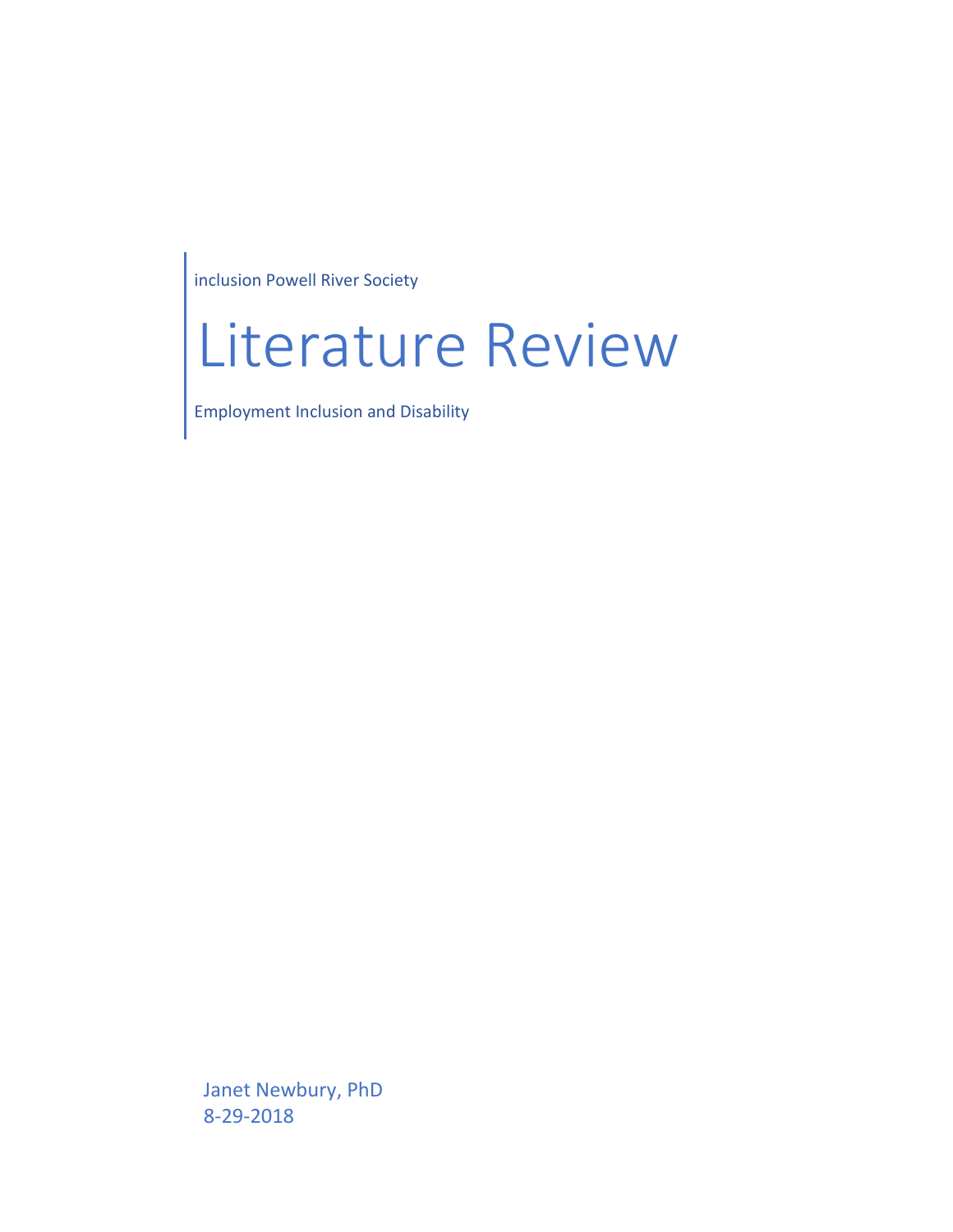# *Literature Review*

### **Employment inclusion and disability**

Disability is linked with poverty the world over, but the exclusion of people with disabilities from the workforce persists. Despite the *Convention on the Rights of Persons with Disabilities* having been "signed by 159 countries to include the nearly one billion people living with disabilities," lack of access to meaningful work remains a reality (Grills, Varghese, Hughes, Jolly, & Kumar, 2016, p. 338). "In 2010, the labour force participation rate for people with disabilities in Canada was 57.1 percent compared to 80.5 percent for people without disabilities" (Prince, 2014, p. 7, see also Prince, 2017). In both Camaroon and India, people with disabilities were "substantially less likely" to have been involved in work in the past 12 months than people without disabilities (Mactaggart, Banks, Kuper, Murthy, Sagar, Oye, & Polack, 2018, p. 7). High unemployment rates are also observed in India (Berry & Kymar, 2018; Ramachandra, Murthy, Shamanna, Allagh, Pant, & John, 2017), Italy (Ferrucci, 2014), South Korea (Park, Gi Seo, Park, Bettini, & Smith, 2016), the United States (Baker, Linden, LaForce, Rutledge, & Goughnour, 2018), and elsewhere. According to Ferrucci (2014), people in Italy with disabilities state they experience discrimination in their job searches (40.6%) and in the workplace as well (38%) – discrimination is identified as a major barrier in other countries as well (including Canada, according to Crawford, 2011).

Some analyses include consideration of other factors in combination with disability as related to employment rates. For instance, with regard to gender an Indian study showed that "36% of males compared to 10% of females with disability were employed" (Ramachandra et al., 2017, p. 36). Other studies examine the types of work that are most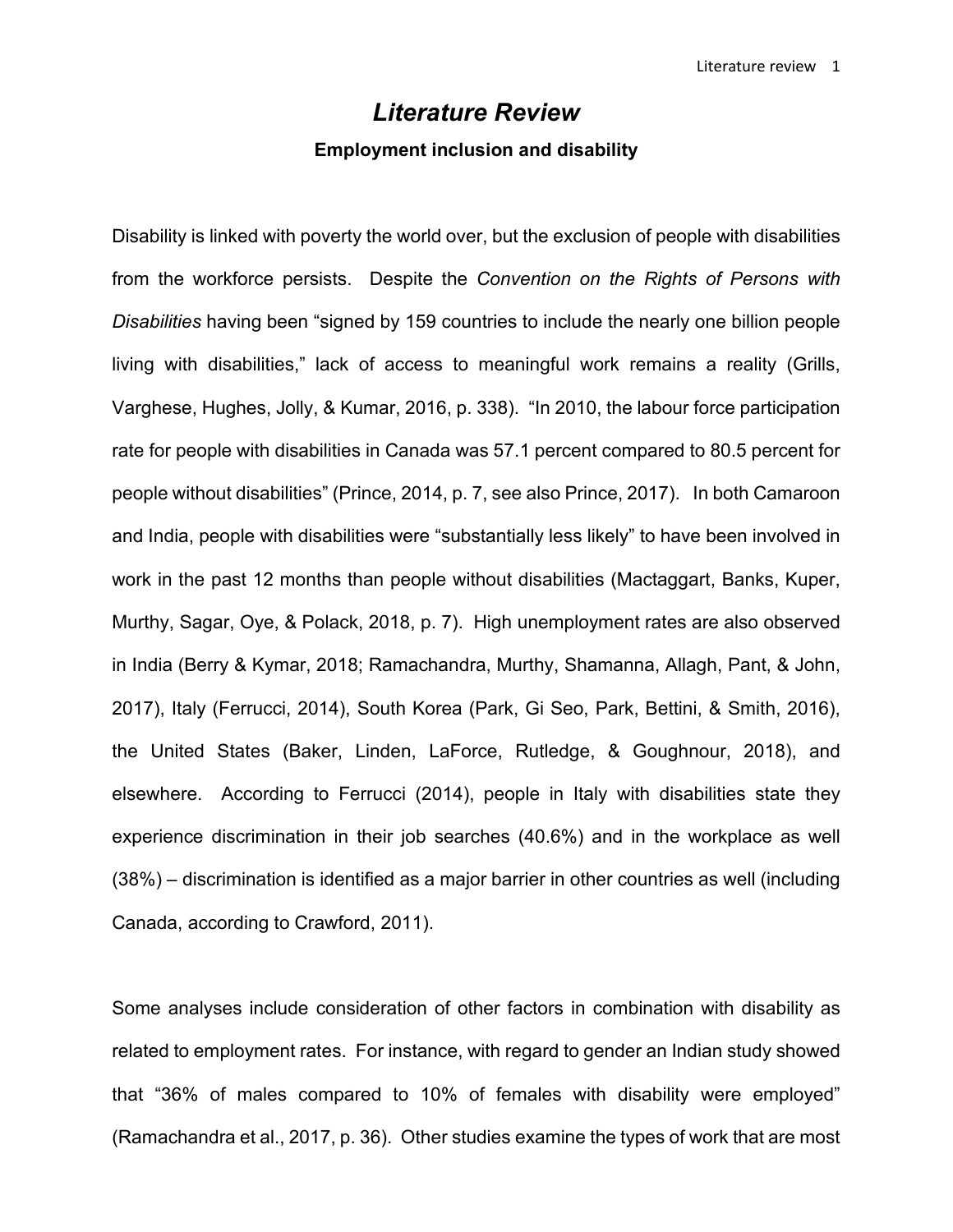available to people with disabilities: people with disabilities were often seen to be more likely to have irregular (i.e. seasonal) work (Mactaggart et al, 2018) and in Italy, as elsewhere, most people with disabilities are employed in the service sector, followed by commercial and food service jobs – and then industry (Ferrucci, 2014).

Type of disability is also the focus of many studies related to employment: according to one study, of those with disabilities, people for whom the onset was later in life, and people with physical limitations or multiple limitations, are the least likely to be working (Mactaggart et al, 2018). In Canada, as many as 40% of disabilities are invisible, and as our population ages, the number of workers and job seekers with invisible disabilities will continue to grow (Prince, 2017). Across the board, people with intellectual disabilities face the greatest barriers to employment (Ramachandra et al., 2017). This is despite the fact that research shows workers with intellectual disabilities are typically reliable and capable, and that employers report many benefits to hiring them including low turn-over, profitability, and productivity (Backrach, 2015).

There is some evidence that things are changing over time: Berry and Kymar (2012) observe that approaches to work inclusion in India are shifting from charitable to rightsbased – leaning towards full participation in all aspects of society, including employment. When looking to Italy in particular, Ferrucci (2014) notes the younger generations have been benefiting from more inclusive education – and that higher educational outcomes do correspond with better employment outcomes. That said, barriers continue to exist.

# *Employment inclusion and people with intellectual disabilities*

Crawford (2011) defines intellectual disability (sometimes called developmental disability) as involving "significant limitations in intellectual functions and behaviours required for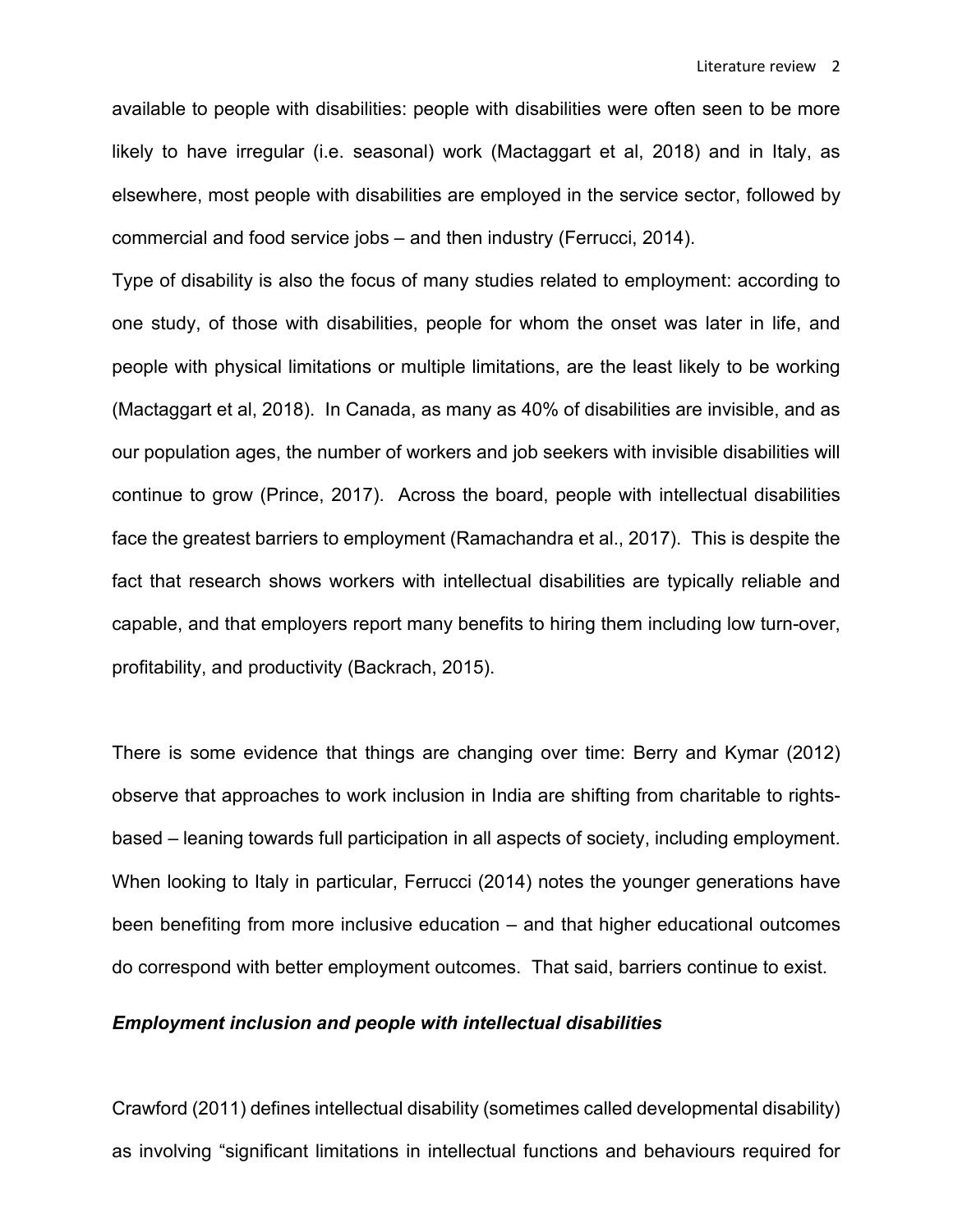everyday social life and in practical skills that most people perform without major difficulty" (p. i). At the time of a 2006 survey, 1-3% of Canadians had intellectual disabilities (IDs).

In the 1950s, sheltered workshops became commonplace, and continue to be valued by many families and individuals with intellectual disabilities (Blick, Litz, Thornhill, & Goreczny, 2016). Community-integrated employment emerged in the 1980s. It provides people with intellectual disabilities opportunities to earn wages and work in the community of people with and without disabilities (though often not receiving employment benefits, career advancement, or an adequate number of work hours to make a living). That said, integrated employment is reported to offer a sense of belonging that extends outside of the workplace and is deeply valued, and is preferred by both individuals with IDs and their families over sheltered workshops and adult day programs, in part due to an increase in choice and control (Blick et al, 2016). There was no significant difference among the three groups when it came to satisfaction with daily life. Lysaght, Cobigo, and Hamilton (2012) found that while social inclusion has been explored by a great deal of research, it has been mostly considered as increased *presence* in the community – there has been little attention paid to the subjective experiences of people with intellectual disabilities themselves, and also little attention paid to the various "subjective components" of inclusion, such as trust, reciprocity, satisfaction, choice, friendships, etc (p. 1347).

Despite wide promotion of integrated employment, the uptake remains relatively low: an American study indicates that "fewer than one in five adults with intellectual and developmental disabilities hold a paid job in the community" (Carter, Brendetson, & Hobbs Guiden, 2018, p. 146), and instead either receive unemployment or work in segregated settings. In Canada, people with IDs are six times more likely than others to have never been employed. Accessible transportation, discrimination, lack of training, and other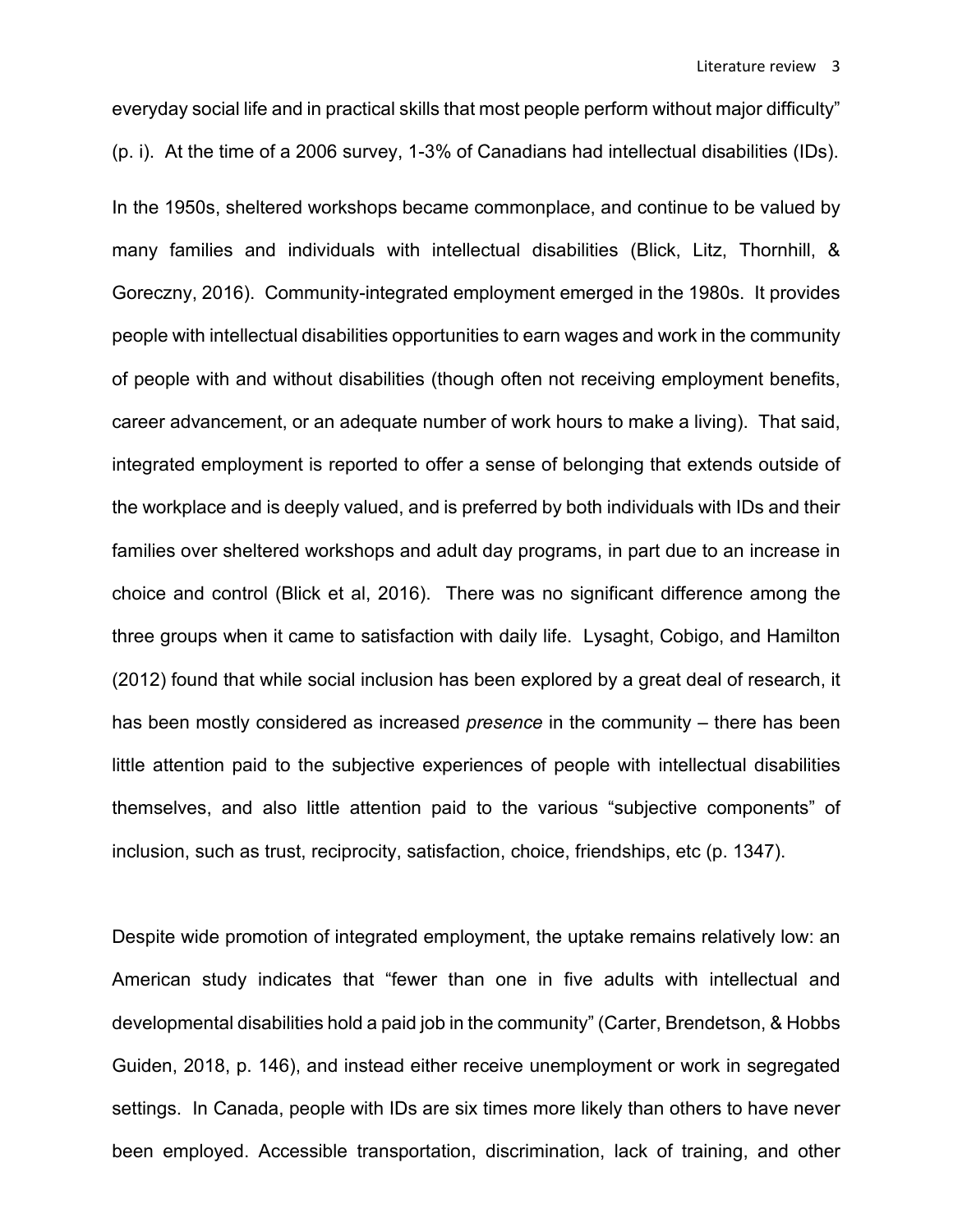factors are contributing conditions (Crawford, 2011). However, there are a "constellation of mutual benefits" of disability inclusive employment (Carter, Bendetson, & Hobbs Guiden, 2018, p. 145) with positive short and long term implications for people with disabilities, their employers, and the community at large.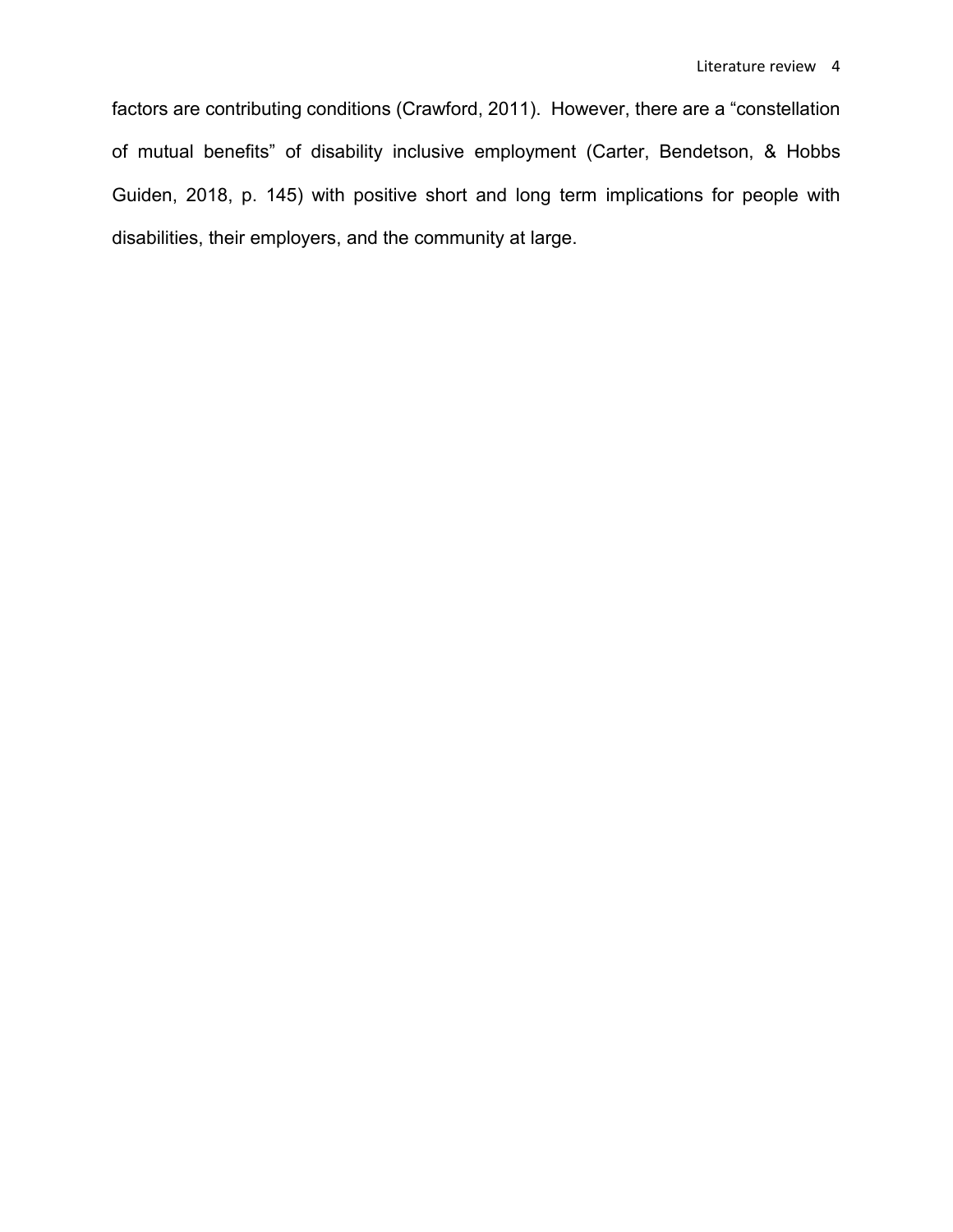Literature review 5

# **Theoretical influences**

According to Backrach (2015), the medical model of disability has informed most efforts to increase employment rates to date. Interventions informed by this model are generally vocational rehabilitation and supported employment approaches that focus attention and change towards individuals with disabilities themselves. Likewise, Morrow, Wasik, Cohen and Elah Perry (2009) observe that neoliberal capitalism focuses on individualized, medical, and clinical approaches to disability, which precludes attending to important social science knowledge bases – impeding the implementation of socially responsible models. Thibedeau and Davis (2016) concur, framing employment with fair wages and community integration as a civil rights issue, and support an "employment first" approach to addressing current inequities (p. 280). Thus, these authors emphasize the importance of interventions that locate the onus for change in the social and political landscape – not individual job-seekers.

Contextualizing the discussion in contemporary British society, in which capitalist values and austerity measures make employment and employment support increasingly precarious – particularly for people with disabilities – Bates, Goodley, and Runswick-Cole (2017) "demand nuanced theoretical responses encapsulated by a critical disability studies approach" (p. 160), deeply informed by feminist and queer theories. These theories "recognize the psychological impacts of oppression" and move us towards possibilities for organizing society, institutions, and workplaces differently (p. 160). They shed light on the fact that the precariousness of life  $-$  in this case employment  $-$  is felt more heavily by people who are *already* marginalized, and offer analytics and concrete strategies for altering this structural reality. A first step is to recognize vulnerability as part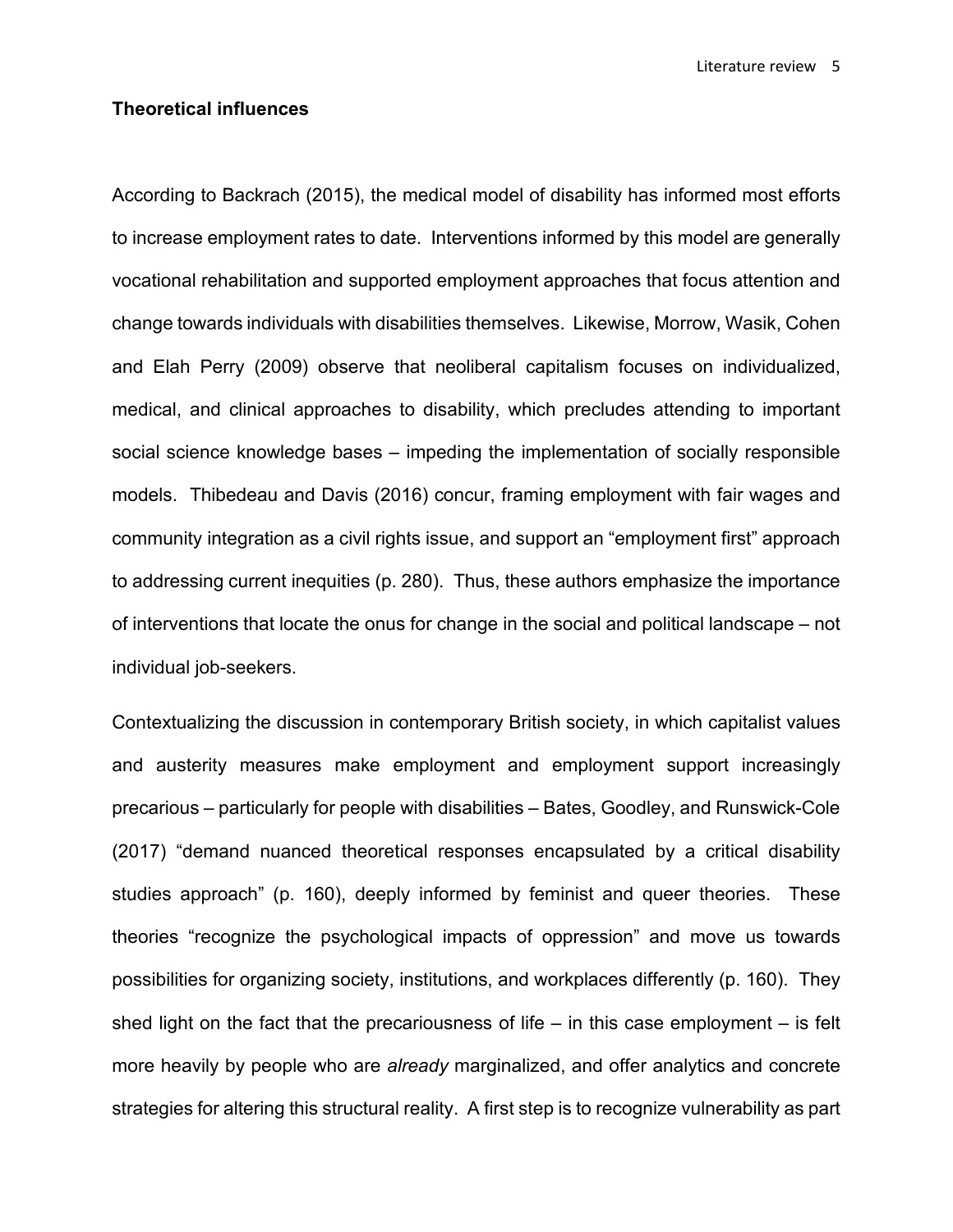of being human, and the labels of ability/disability as social constructions that lead to viewing certain lives as more vulnerable (and less valuable) than others.

#### *A social model of disability*

A social model of disability shifts the intervention focus from potential employees to potential employers, policy makers and the broader social world (Bachrach, 2015). Despite evidence that once hired, people with disabilities often make excellent employees, employers still tend to presume they are unemployable or will underperform. A social model of disability suggests that efforts need to be made to *address material, environmental, and attitudinal barriers to their employment*. Ferrucci (2014) believes the social model of disability has effectively informed policies and legislation in the direction of work inclusion – in Italy and around the world. (The idea that facilitating participation in the labour market will reduce reliance on the state has also been part of the push for more inclusive employment.) However, Kuznetsova and Yalcin (2017) observe that while the social model has alleviated some barriers, and contributed to the development of legislation (such as anti-discrimination legislation) that has been widely taken up in Nordic countries, exclusion from meaningful work for people with disabilities is a reality.

Writing from a Canadian context, Nicholas, Mitchell, Dudley, Clarke, and Zulla (2018) offer "a conceptual model for determining and nurturing the employment ecosystem for individuals with ASD" (p. 264) - grounded in the review of one particular program. All of the elements of the ecosystem (individual, family, community, supports, employer, policies, etc.) work together to contribute to employment outcomes *throughout* the stages of a positive employment experience, including: accessing, engaging in, retaining, and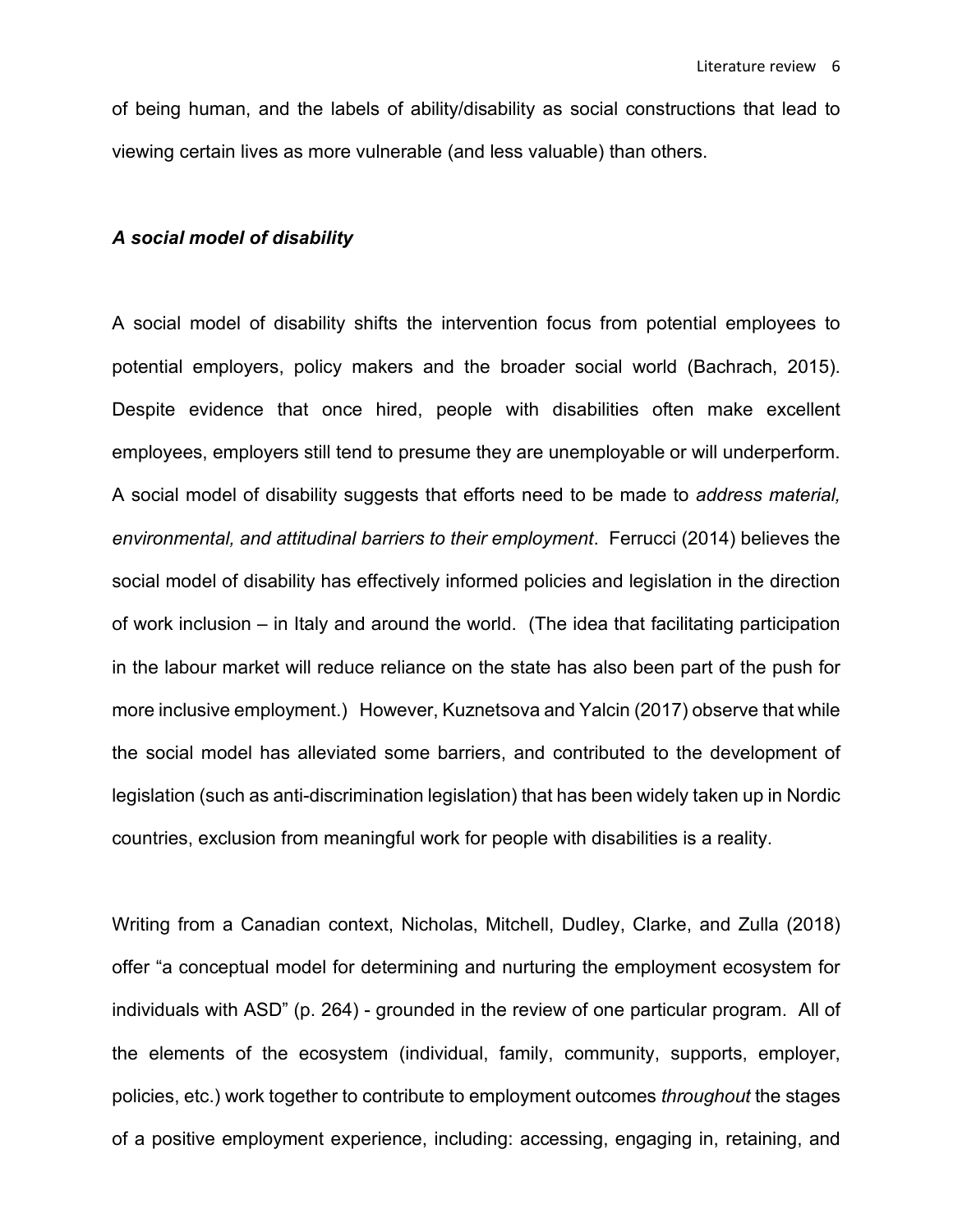advancing within/adapting to a job. These authors demonstrate that when appropriate supports are mobilized, employment outcomes improve, and benefits extend throughout the ecosystem as well.

#### **Implications for disability work inclusion**

Policies have now been put in place in many countries to promote integrated employment and support the rights of people with ID to meaningful work, but there is a general consensus among researchers that the agendas are not adequately implemented or monitored (Baker, et al., 2018; Bates et al., 2017; Beyer, 2012; Crawford, 2011; Ferrucci, 2014; Kitching, 2006; Kuznetsova and Yalcin, 2017; Morrow et al., 2009; Park et al., 2016; Prince, 2016). Observations include the fact that policies related to inclusive employment are disjointed and widely varied (Prince, 2016); there is not yet a coherent framework to offer guidance (Beyer, 2012); there is a lack of effort made to connect potential employers with the resources that would enable them to hire inclusively (Prince, 2016); there are no meaningful targets in place (Ferrucci, 2014) and when they are, the are rarely enforced (Bates, et al., 2017); little attention is paid to retention within existing goals and strategies (Ferrucci, 2014); there is great controversy over the possibility of hiring quotas (Baker, et al., 2018); and when hiring quotas do exist, there are still often unfair wages and working conditions, unwelcoming workplace cultures, and discrimination (Park et al., 2016). Hiring quotas (as they are currently implemented) also have little impact among small businesses with few employees (Ferrucci, 2014).

Crawford (2011) makes public policy recommendations that address these barriers, such as: incentives and other forms of support for employers to be able to provide needed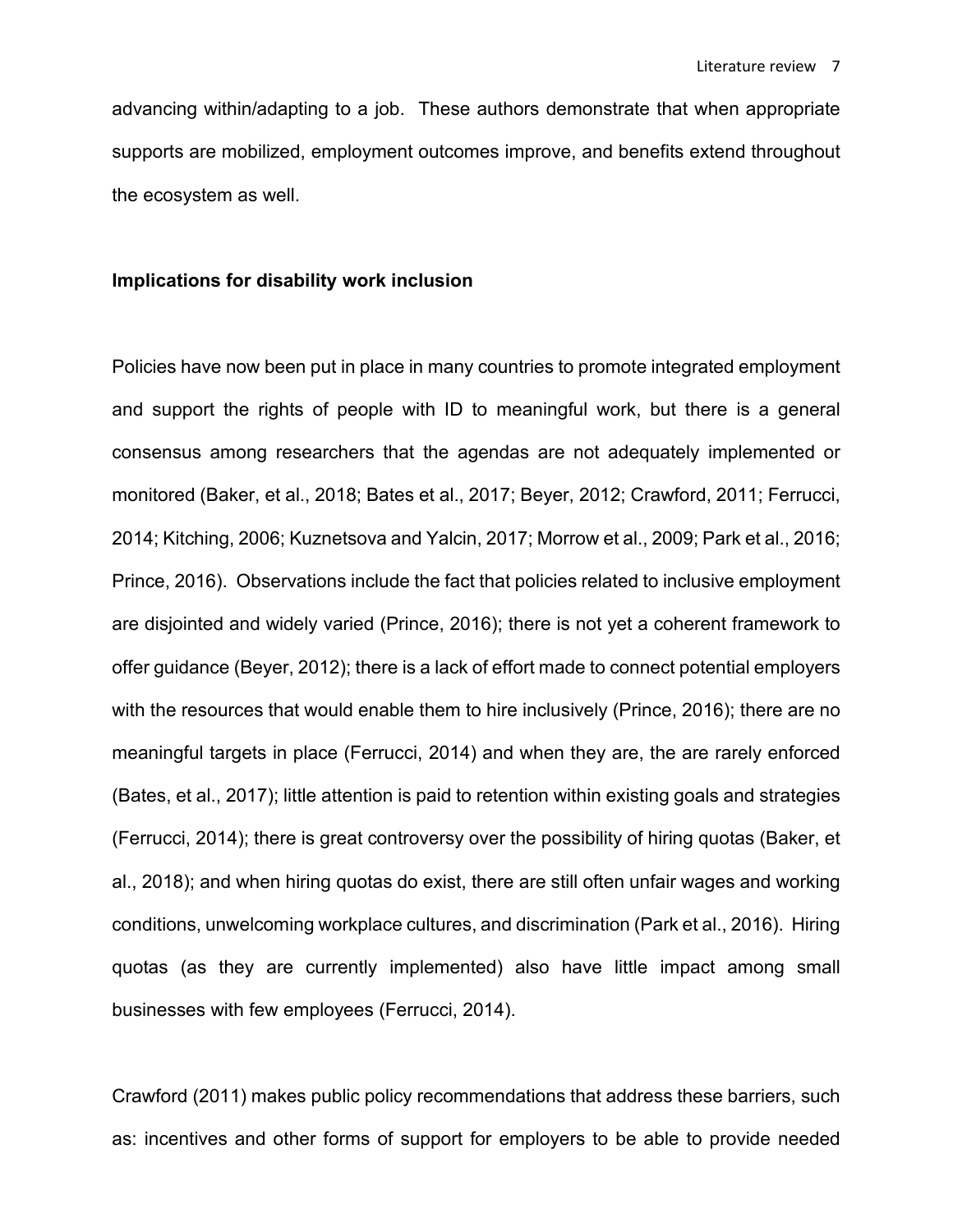accommodations and supports, developing local level initiatives to create cohesive services (such as transportation), and encouraging and financially supporting postsecondary institutions and other training programs to provide inclusive education, and recruit accordingly. Prince (2016) adds to this list improving transition planning for youth and modernizing labour market agreements. Both of these authors write from a Canadian context. (see Appendix C: Linkages for more information on Canadian policies and programs supportive of addressing these barriers).

Changing the narrative about disability in the workplace is also important: recognizing both the social and economic value of inclusion can contribute to a long-term vision with stable employment opportunities – even in times of austerity (Bates et al, 2017). Kitching (2006) observes that sectors in which employment is less inclusive at this point (ie. construction) may see slower progress, since there is little first-hand experience to debunk stereotypes. Policy must continue addressing "the structural and cultural barriers that create/reinforce disadvantage" (p. 881). In particular, policies should pay more attention to the demand (employer) side of the labour equation, rather than placing efforts only on the supply side. Meier, Celis, and Huysentruty (2016) suggest that important lessons about disability mainstreaming can be learned by looking to successes and challenges of gender mainstreaming in the workplace.

Ferrucci (2014) asserts that laws alone will not create inclusion, and culture shifts are needed. He proposes we look at both disability and work differently, in order to bring about this change. Similarly, Kuznetsova and Yalcin (2017) argue that more effective than national legislation, are targeted corporate policies and sustainability programs at the company level. Companies with these in place are more likely be inclusive employers.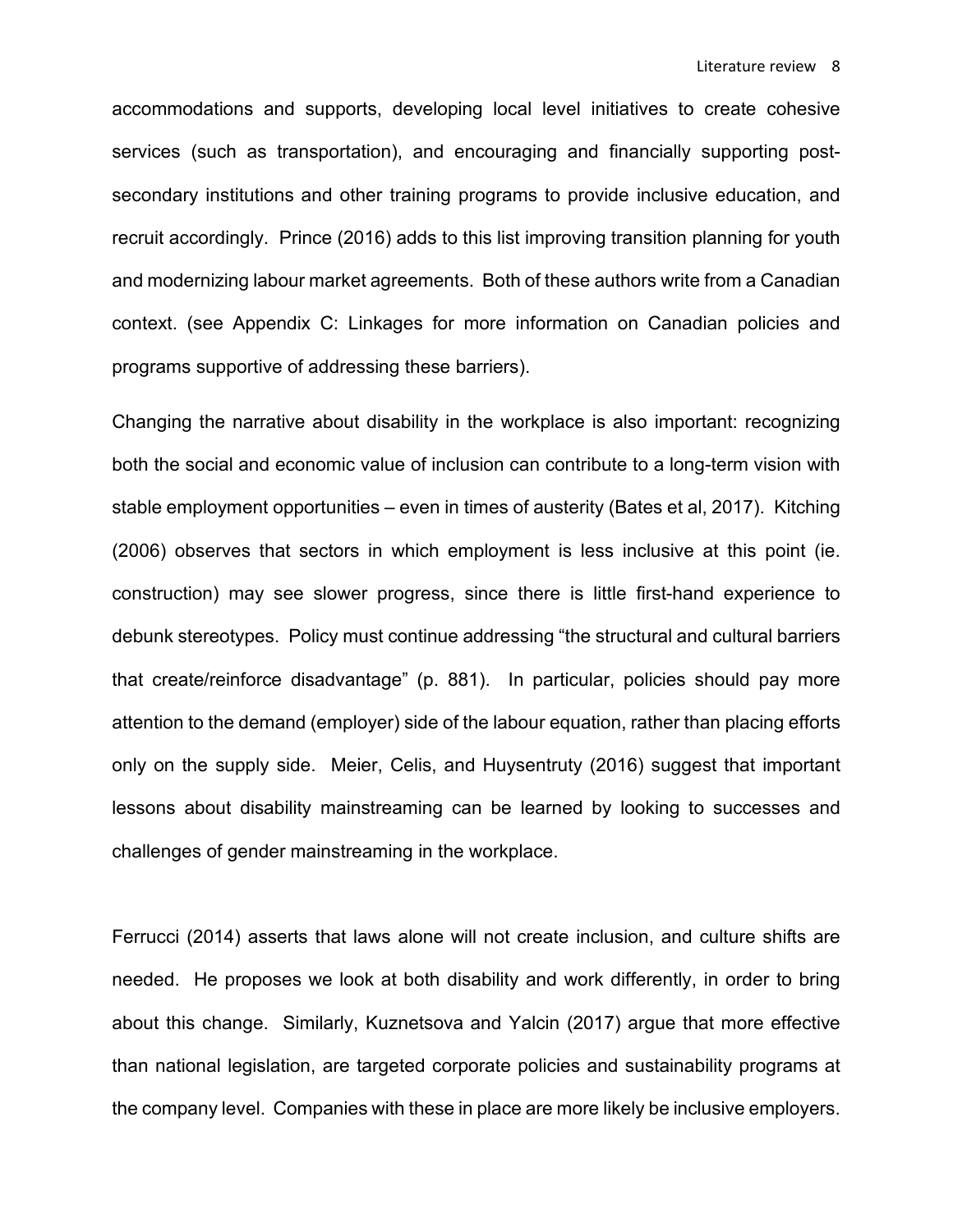# *Company policies and specific practices*

In terms of supported employment, research shows it is important that the emphasis not only be placed on hiring, but the entire work experience (from job-seeking through to promotion and retirement). Knaeps, DeSmet, and Van Audenhove (2012**)** present a model (for people with severe mental illness) based on seven principles: "1) zero exclusion, 2) integration with mental health treatment teams, 3) start from consumers' preferences, 4) rapid job search, 5) competitive employment as a goal, 6) time-unlimited follow-up, and 7) benefits counselling." (p. 13-14). This model has proven successful in Europe and the US, even in places with different benefits and health care systems. Importantly, Wehman, Brooke, Green, Hewett, and Tipton (2008) also recommend "building long term relationships and partnerships with the businesses community" (p. 53) – they observe that focusing on one individual at a time has not proven an effective or efficient path forward and organizational partnerships are vital.

However, company specific policies and practices should also attend to the environment as a whole. Baker, et al. (2018) suggest a number of paths forward: acknowledging and discussing disability in all its diversity – rather than collapsing all into a single category – is seen as an important step. Having open discussions and sensitivity training increases visibility and decreases stigma (and may help employers discover they likely already employ people with invisible disabilities without knowing it). Using assistive technologies, including information and communication technologies, can also enhance participation and combat negative stereotypes. Ensuring environments – including architecture, transportation, and digital spaces – are accessible enables employees to be productive and efficient – as does flexibility, such as accommodations like telework.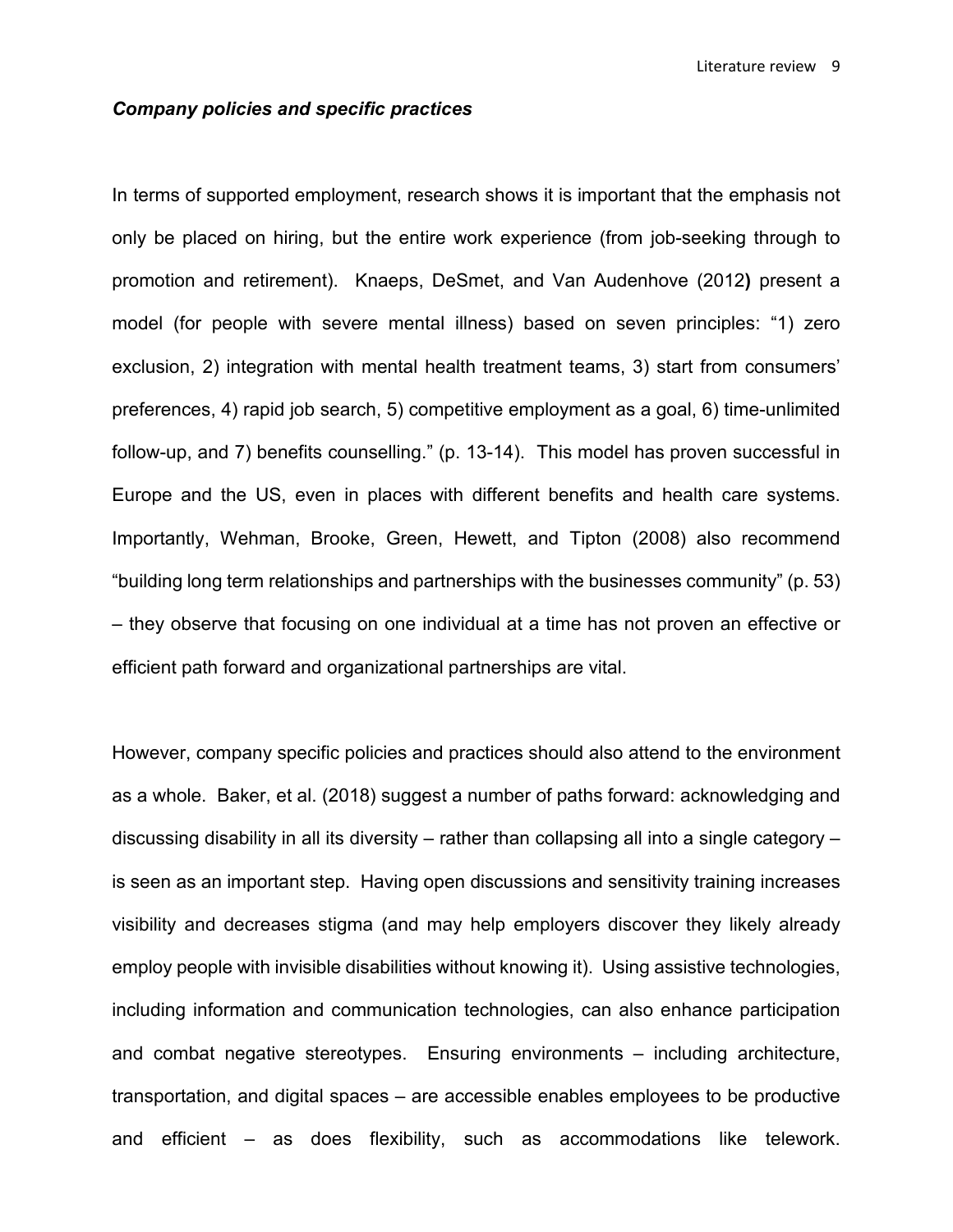Recommendations include "developing a marketing plan or inclusive brand for employees with disabilities to alter many employers' negative behavioral and psychological responses" (Baker et al., 2018, p. 661). Narratives that personalize individuals with disabilities and the benefits their inclusion brings have also been shown to help overcome a tendency towards social avoidance that increases misperceptions and exclusion. In the sections below, there is further elaboration of successful and safe integrated employment models that *design inclusion in* from the ground up (see in particular Kaletta, Binks & Robinson, 2012 for thorough evidence-based research).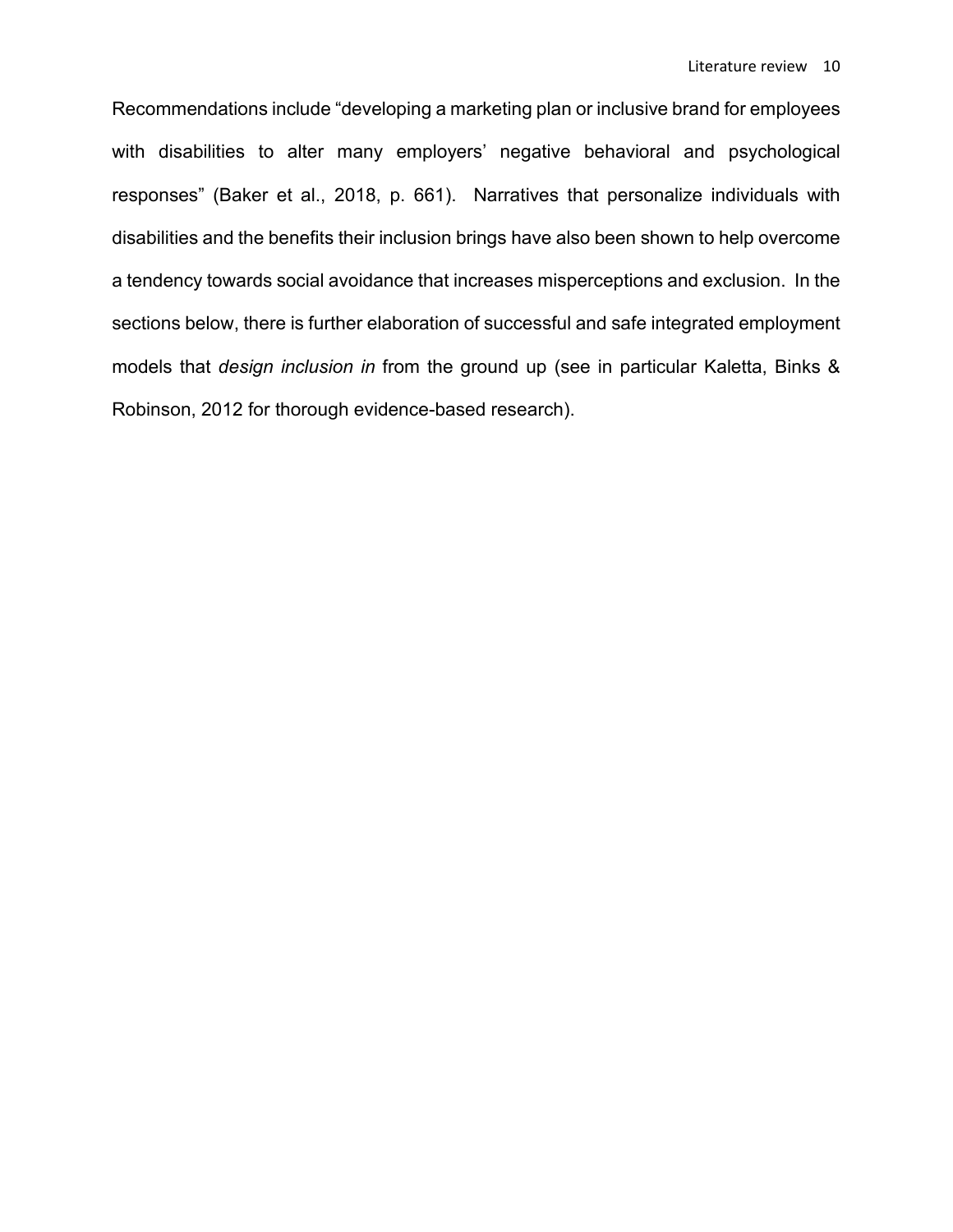Literature review 11

# *Employer attitudes and practices*

Literature suggests that low employment rates for people with disabilities may be due in part to employer (mis)perceptions of people's abilities to perform on the job and of the costs related to hiring people with disabilities (Baker, et al., 2018). Very few employers are aware of their policies that directly relate to hiring people with disabilities, and less than half (in a study by Ramachandra, et al., 2017) knew about the disability act.

According to Fraser, Ajzen, Johnson, Herbert and Chan (2011) there is a discrepancy between seemingly positive attitudes about the idea of hiring people with disabilities and a reluctance to actually hire them. Companies tend to protect their public image by foregrounding 'success stories' and concealing information that demonstrates a lack of attention to inclusive hiring – particularly for people with disabilities (Kuznetsova, 2016). Employers are concerned about safety and productivity, knowledge related to hiring and retention, and identifying workplace supports and accommodations. Larger companies are more likely to hire people with disabilities, and more likely to be influenced by statistical or other information that speaks to the benefits of doing so (while small companies seem more concerned about costs and liability, despite evidence). Some of the factors that sway companies to hire or consider hiring people with disabilities include a disability focus as part of their diversity hiring strategies and training related to accommodations and supports for workers with disabilities (Fraser, et al., 2011).

Research shows that actually employing people with disabilities helps to "change employers' attitudes, promote future hiring and retention of such employees and, consequently, create an inclusive corporate culture" (Kuznetsova, 2016, p. 179).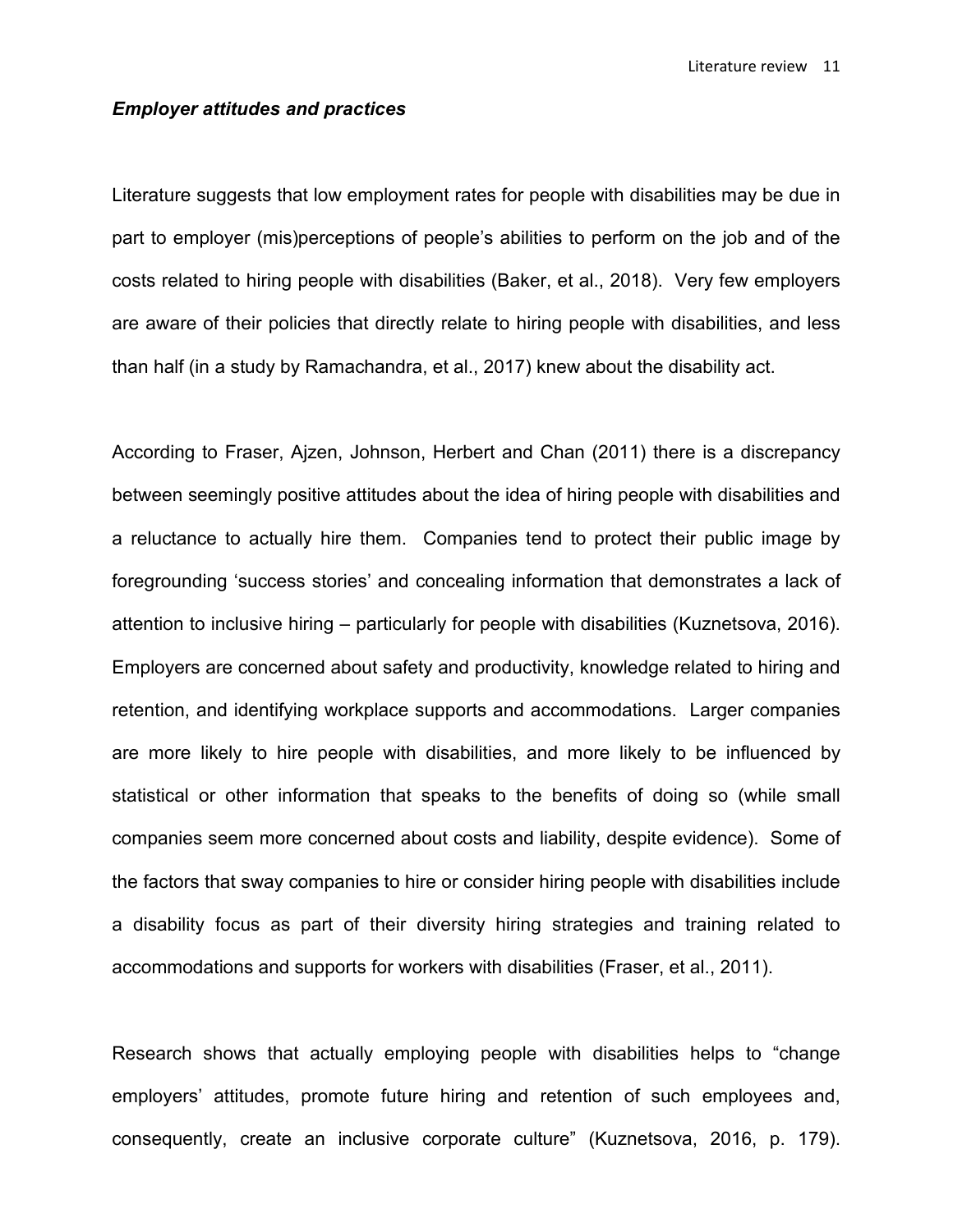Employers reported benefits to hiring people with disabilities, such that: they were good employees, it helped their bottom line, it was good for their branding, and it "adds to organizational learning" (Ramachandra et al. 2017, p. 38). Indeed, after five years of research at a Walgreens distribution center, data showed that employees with disclosed disabilities made significantly *fewer* worker's compensation claims than those without disabilities, and turnover was significantly less among this cohort. Their costs for medical treatment were 67% less, costs for indemnity/time off were 73% less, and their expense costs were 77% less (Kaletta, et al., 2012).

Rashid, Hodgetts, and Nicholas (2017) note that relationships, a strength-based approach, and an appreciation of the labour of people with developmental disabilities (rather than seeing their work as volunteerism or charity) are contributing factors to work inclusion. They highlight the fact that employers are "key partners in this equation" (p. 3511) and education, knowledge-building and ongoing support are needed to dispel myths and change practices.

# *Organizational culture change*

In a Taiwanese study, Hsu, Huang, and Ososkie (2009) highlighted some concerns about integrated employment, which include "safety concerns, attitudes of co-workers, dissatisfaction with jobs found" (p. 21), lack of social relationships, negative previous experiences, lack of experience, and even "physical and mental appearance" (p. 23). And in a study conducted in India by Ramachandra, et al. (2017), findings indicate that attitudes of coworkers, when not positive, were a major barrier for many participants (p. 38). 75% of participants reported that their workplaces were accessible, but many of them said more training as to how to use the facilities would be beneficial.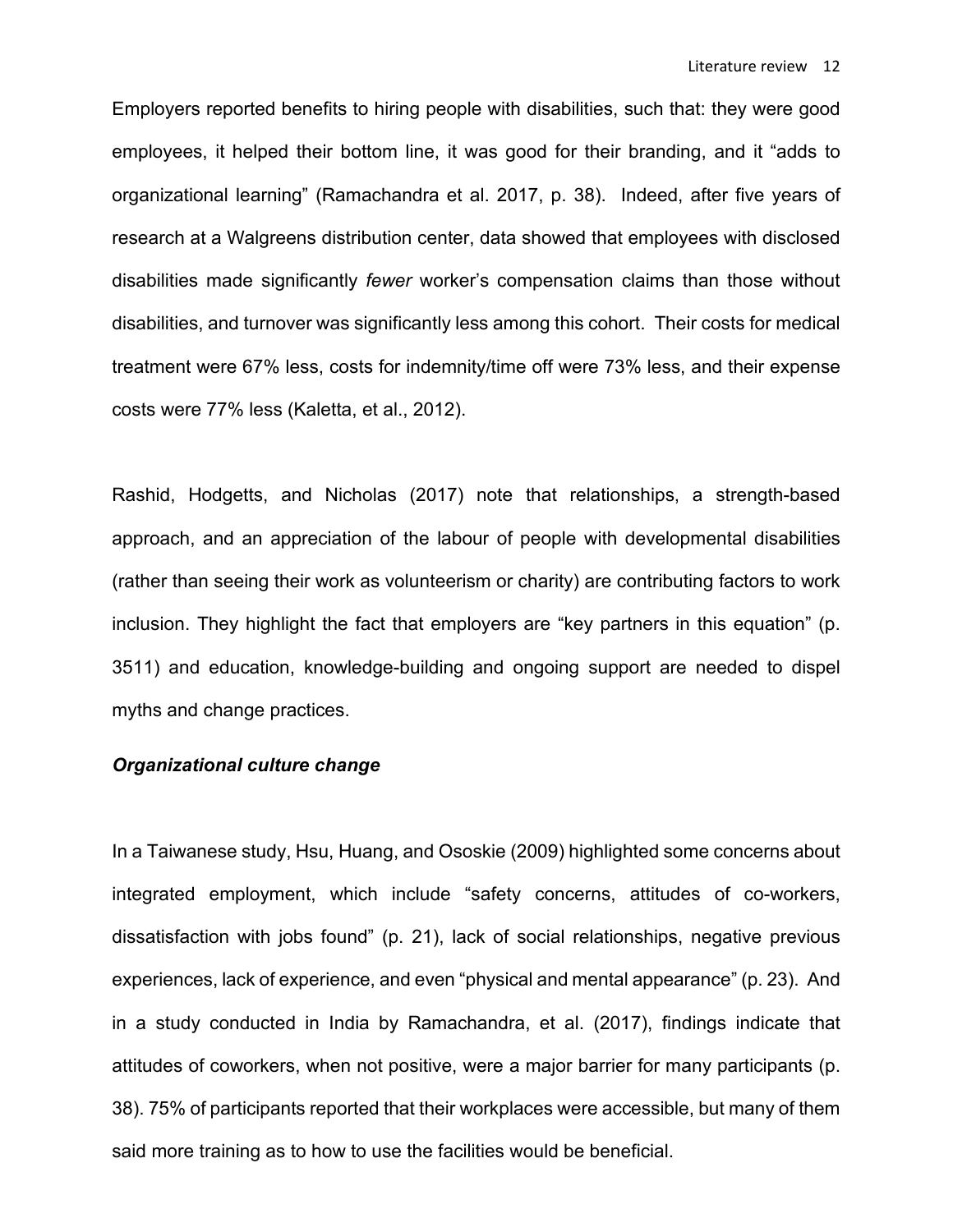In the successful Walgreens initiative noted above (Kaletta et al., 2012), three commitments the business made *up front* included: 1) partnering with social service agencies to assist with initial screening and training on an ongoing basis, 2) building a physical workplace that would be conducive to a range of abilities and needs, and 3) creating a welcoming and inclusive culture from day one, with safety as an explicit top priority. Changes over time at this distribution center have also led to increased attention to 'fit' between the particularly employee's skills and the job opportunity (rather than pigeonholing employees with disabilities into certain positions), as well as more thorough training that extends beyond tasks and safety instructions – particularly for employees for whom this is their first work experience. According to Prince (2017), part of an inclusive workplace culture involves being proactive about reducing the fear applicants may have about disclosing a disability. Employers can do this by providing accessible information up front about competencies required for the job to reduce uncertainty and build confidence, specifically asking about special requirements in interviews, and responding with appropriate accommodations when disabilities are disclosed.

Leadership that is excited about disability inclusive development is a key asset, and ensuring people with disabilities are part of the process is of vital importance (Grills, et al., 2016). Commitment needs to be strong, as competing agendas can interfere with a disability focus, even after change has been implemented. Other recommendations include strategic partnerships between occupational therapists and Human Resource professionals in order to facilitate inclusive employment (Berry and Kymar, 2012). Sulewski, Ciulla Timmons, Lyons, Lucas, Vogt, and Bachmeyer's (2017) research yields similar findings. Importantly, all of these recommendations can be extended to ensure attention is paid to supporting employees with disabilities to and through retirement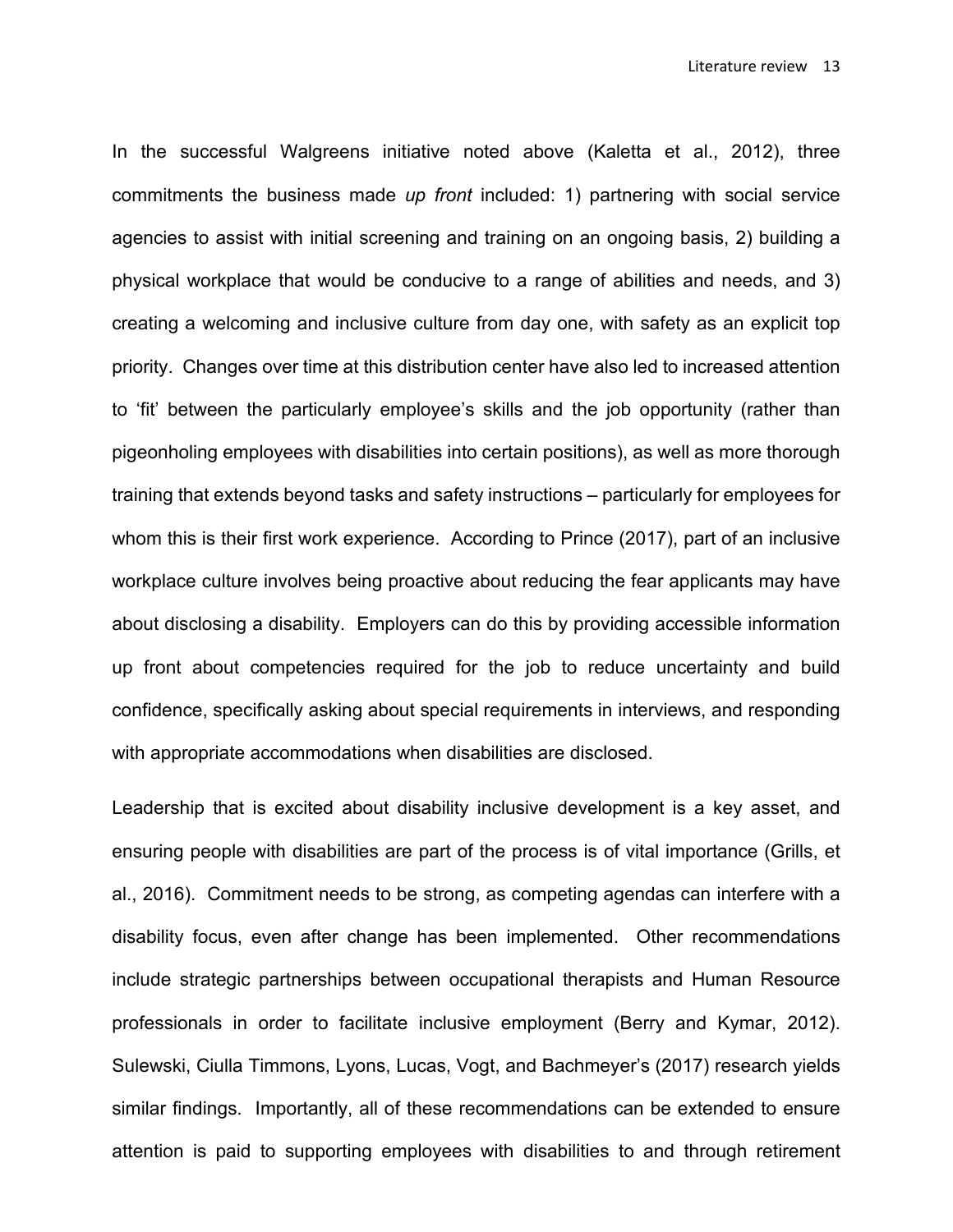(Brotherton, Stancliffe, Wilson, & O'Loughlin, 2016). Hargreaves and Walker's (2014) study demonstrates how a number of factors come together to create the conditions for inclusion: 1) the law (which now is providing more infrastructure to promote disability inclusion and increasing the responsibility of employers to uphold this right), 2) professional regulation (which is based on regional and federal legislation, and upholds rights of both employees and consumers), 3) universities (the education system is also now more inclusive and accommodating to diverse needs and capacities, and curriculum is also reflecting this shift), and 4) placement providers. Grills and colleagues (2016) concur that change in the direction of disability inclusion at an organizational level is a process (not just an outcome) and requires concerted efforts that extend beyond the organization itself (including government).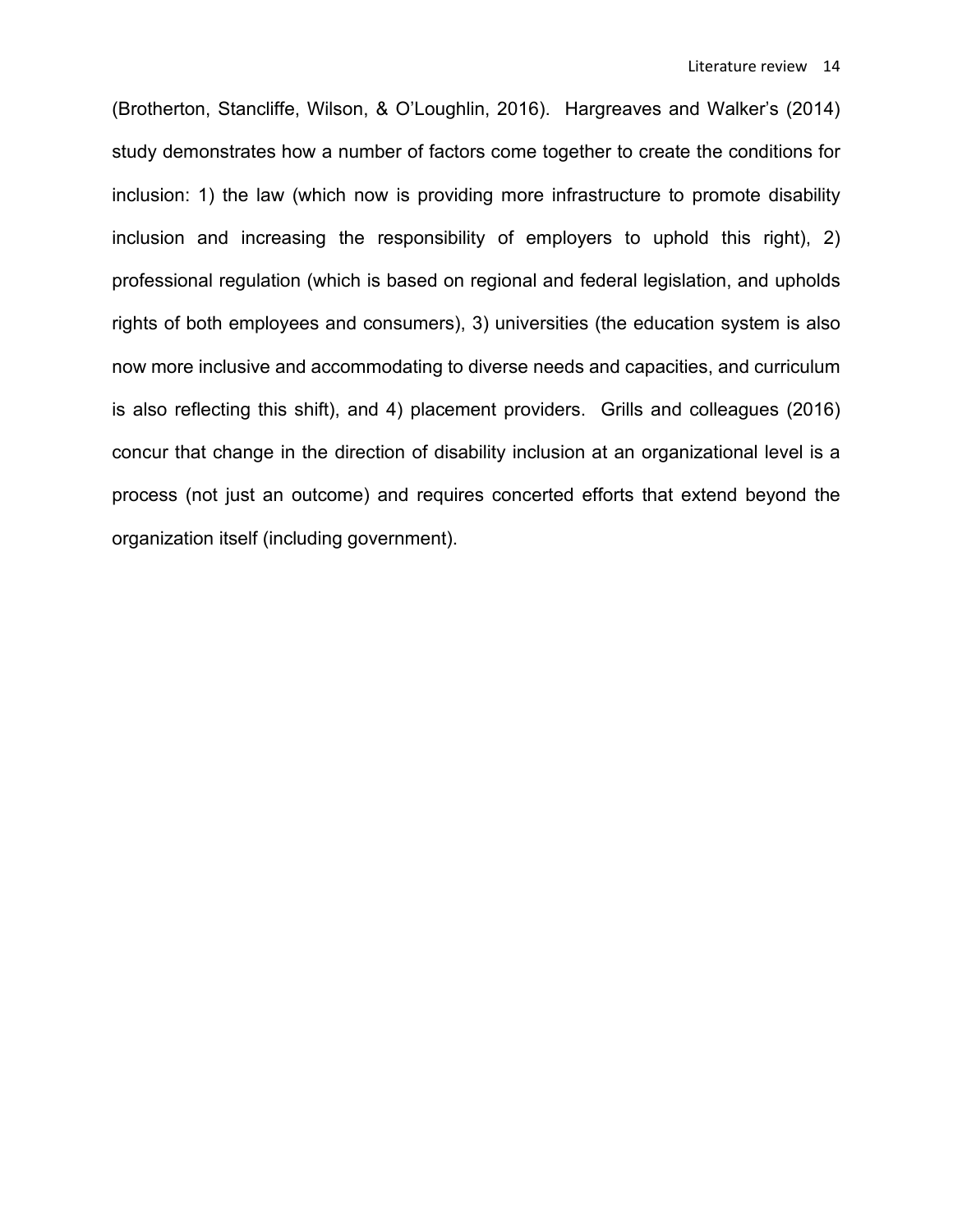Literature review 15

### *Hiring, retention, and promotion*

Opportunities for both interviews and promotions are often refused to people with intellectual disabilities, and changing jobs or positions within a job is very challenging for those who do obtain employment (Crawford, 2011). For people with Autism Spectrum Disorder (or others with behaviours that are accompanied by stigma, or for whom novel experiences are challenging) finding and retaining work can be quite difficult (Seaman & Cannella-Malone, 2016). Another barrier is a mismatch between education/skills and employment opportunities (Baker, et al., 2018). This may in part be due to stereotypes that preclude a deeper look at the talents of prospective employees, and is particularly important when it comes to retention. "Employers appear to be unaware that the majority of employees with disabilities require no workplace accommodations; and if required, the average cost associated with providing accommodations is relatively low" (Baker, et al., 2018, p. 662). Research shows that employers with prior experience with disabilities are more likely to use inclusive discourses and practices during interviews (Vedeler, 2014). In a Taiwanese study (Huang & Chen, 2015) it was found that if a disability type was unfamiliar to the employer, this was a particular barrier to getting hired.

Despite the emphasis on environmental change advocated by the social model of disability and related policies, most of the interventions in a review on employment supports by Seaman and Cannella-Malone (2016) focused on job tasks, with "just a fraction related to job retention, and an even smaller number targeting pre-employment skills" (p. 488). These authors recommend training on 'soft skills' as a start. It is worth noting that research on supported employment consistently demonstrates that "intervention time decreased over time" (Wehman, Brooke, Molinelli Brooke, Ham, Schall,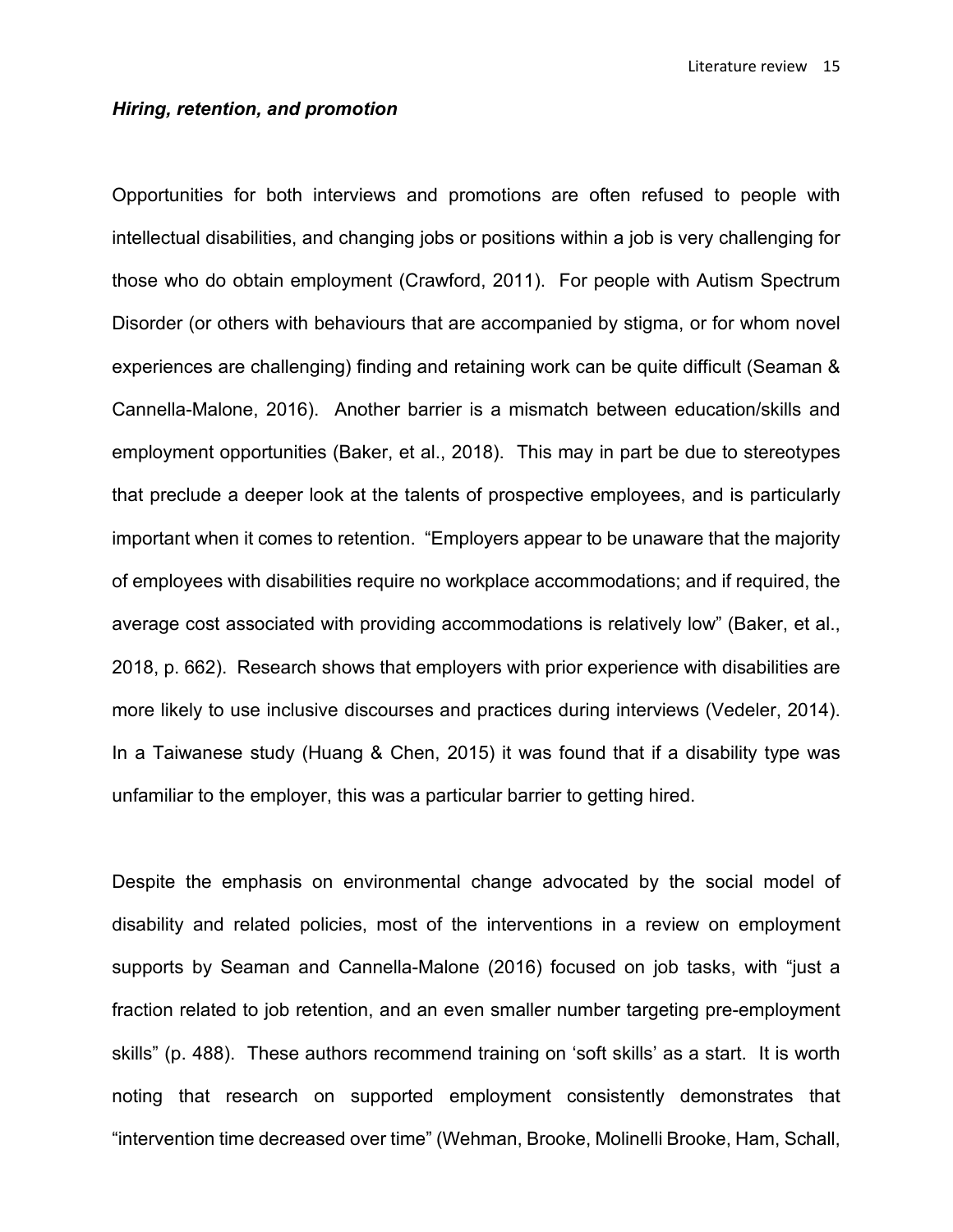McDonough, Lay, Seward, & Avellone, 2016, p. 70). Research suggests that accommodation costs are not as high as employers anticipate (particularly when consider in contrast with accommodation costs for other employees) and that productivity is often higher among employees with disabilities (Hartnett, Stuart, Thurman, Loy & Carter Batiste, 2011). Furthermore, the coworkers of the employees who have been accommodated also tend to benefit when hiring practices are more inclusive.

There seems to be awareness in both rural and urban communities that it takes community-wide efforts to improve disability inclusive hiring practices (including raising awareness, implementing tax incentives, training employers and more) (Bumble, Carter, McMillan, & Manikas, 2017). Community, corporate, and university partnerships could better facilitate an effective hiring process. Supported employment programs, workforce analytics which use accessible software (to analyse workforce performance), and other forms of outreach are ways this mismatch between skill and job opportunity can be overcome (Baker et al., 2018).

Hartnett, et al. (2011) observe that while much has been written about hiring people with disabilities, there has been less attention paid to retention. West, Targett, Wehman, Cifu, and Davis (2015) identify a range of strategies to support job retention including: attending to fit between the person and the position, having a disability 'champion' within the organization, supporting the employee to build a personal network of relationships, seeking out businesses with explicitly inclusive workplace cultures, ongoing and open communication, and recognizing employers need support too. These findings are echoed in a range of other studies (Brown, Kessler, & Toson, 2016; Huang & Chen, 2015). That said, Cimera (2012) reminds readers that changing positions is not necessarily a bad thing for the employee or their employer, particularly given people tend to earn more and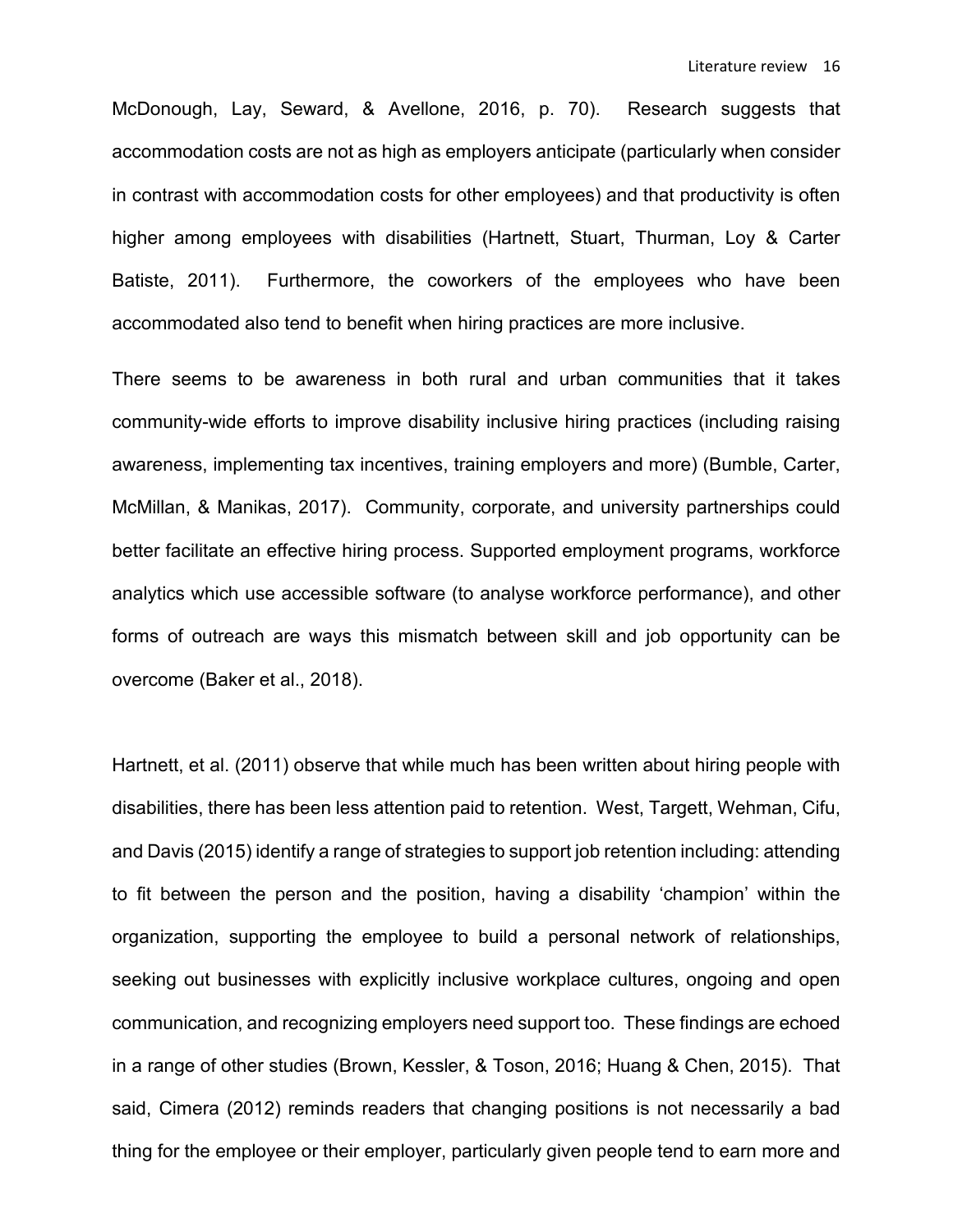cost less the second time around. Promotion or change should also be supported, in addition to retention.

#### **Social enterprise: A promising model**

Hsu, Huang, and Ososkie (2009) define social enterprises as "non-profit organizations that participate in commercial activities to fulfill and even broaden the social missions of their organizations" (p. 20). And according to Tan (2009) social enterprises provide "higher quality work experience compared to sheltered employment, while creating a supportive atmosphere that may be lacking in competitive employment" (p. 53). Prince (2014) sees the social economy as a potential opportunity for intellectual disability work inclusion (see also Buhariwala, Wilton & Evans, 2015; Lanctot, Corbiere, & Durand, 2012; and Morrow, et al., 2009).

Cooney (2016) found that the sheltered workshops of the past enjoyed a certain kind of stability, due in large part to the fact that they receive state funding to subsidize money generated (p. 454). This stability has been disrupted, in part due to activism and demand for higher wages and greater integration. Reorganization and new responses are now emerging – including worker owned cooperative social enterprises, but have yet to establish a level of stability. There is optimism about their ability to offer good working conditions, higher pay and benefits, job satisfaction, opportunities for skills training, and greater job security. A Spanish study found that social enterprises (that were also sheltered workshops for people with disabilities) had a track record of continuing to create jobs in Spain even during an economic crisis, and are described as representing "a fullgrown and stable business mass" (Bellostas, Lopez-Arceiz, & Mateos, 2016, p. 369). Not only did this study find a positive relationship between social and economic value (i.e.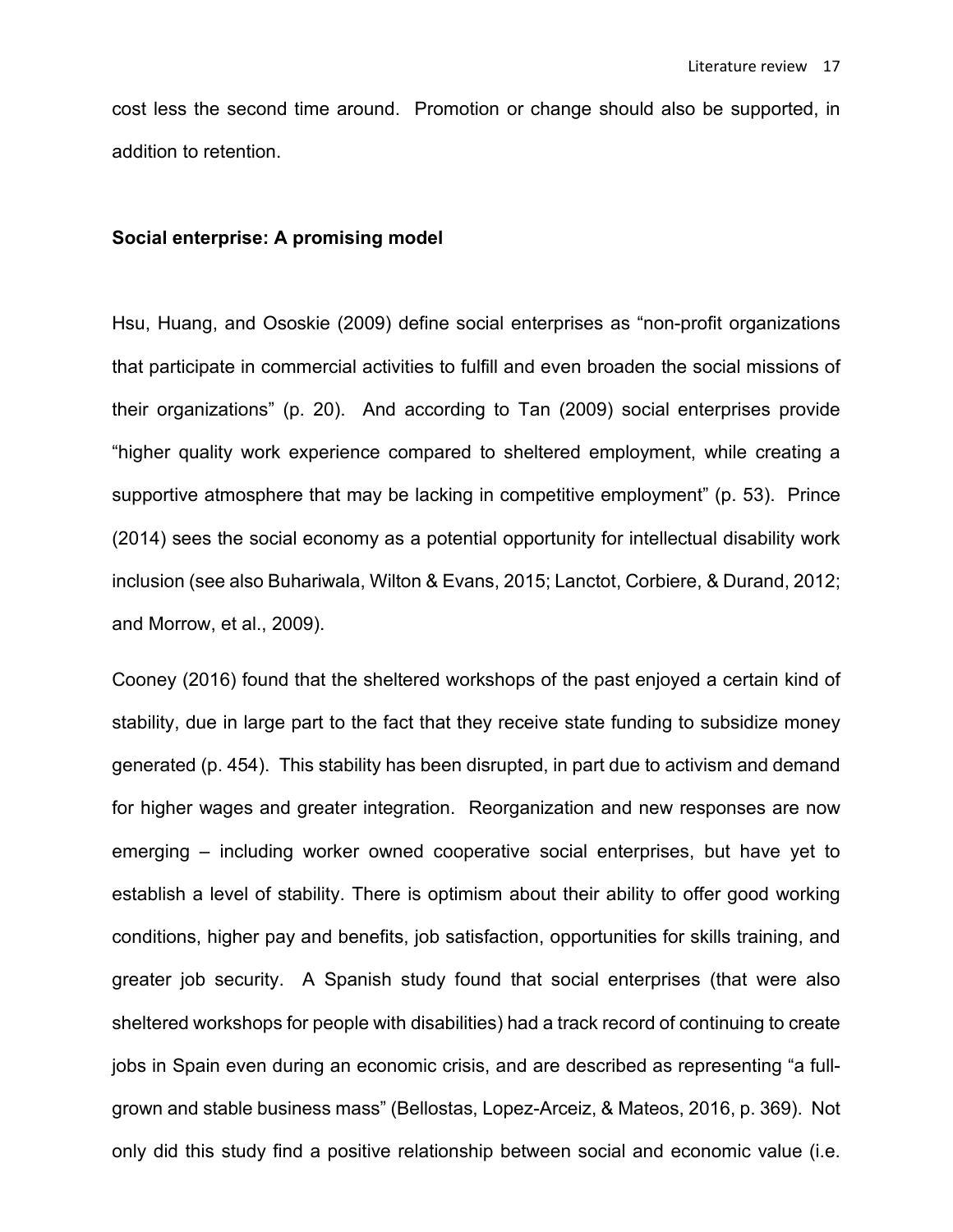these social enterprises produce both), but it also found a *causal* relationship (i.e. the social value contributed to the economic value).

Challenges for social enterprises with people with disabilities include: finding start up funds, generating enough revenue to pay fair wages, balancing economic and social aims (Cooney, 2016), and resisting the replication of paternalistic or oppressive patterns in workplaces (Prince, 2014). Another challenge is the fact that given the (often) part-time nature of this work, it may not be enough to lift people out of poverty – exacerbated by the fact that employment beyond a certain level may interfere with financial aid eligibility for workers with disabilities (Buhariwala, Wilton & Evans, 2015). Katz (2014) recommends that social enterprises that employ people with disabilities: 1) ensure the setting integrates employees with and without disabilities, 2) pay fair wages, 3) offer choice to employees about whether or not to work there, and 4) provide regular skill assessment that leads "to the opportunity for advancement and promotion where appropriate, or, with the skills developed, movement to another job with another employer" (p. 138). She also recommends the social enterprise is well-supported by its parent organization (but has its own management structure), has a good business plan and competent people to implement it, and tracks both successes and challenges over time (related to economic and social impacts).

#### **Safety and risk management**

Occupational Health and Safety (OHS) defines vulnerability as "exposure to workplace hazards without the ability to mitigate the hazards through policies and procedures, awareness, and/or empowerment" (Breslin, Lay, Jeth, & Smith, 2018, p. 2138). Given the OHS mandate is to support the health and safety of every worker, and that it is the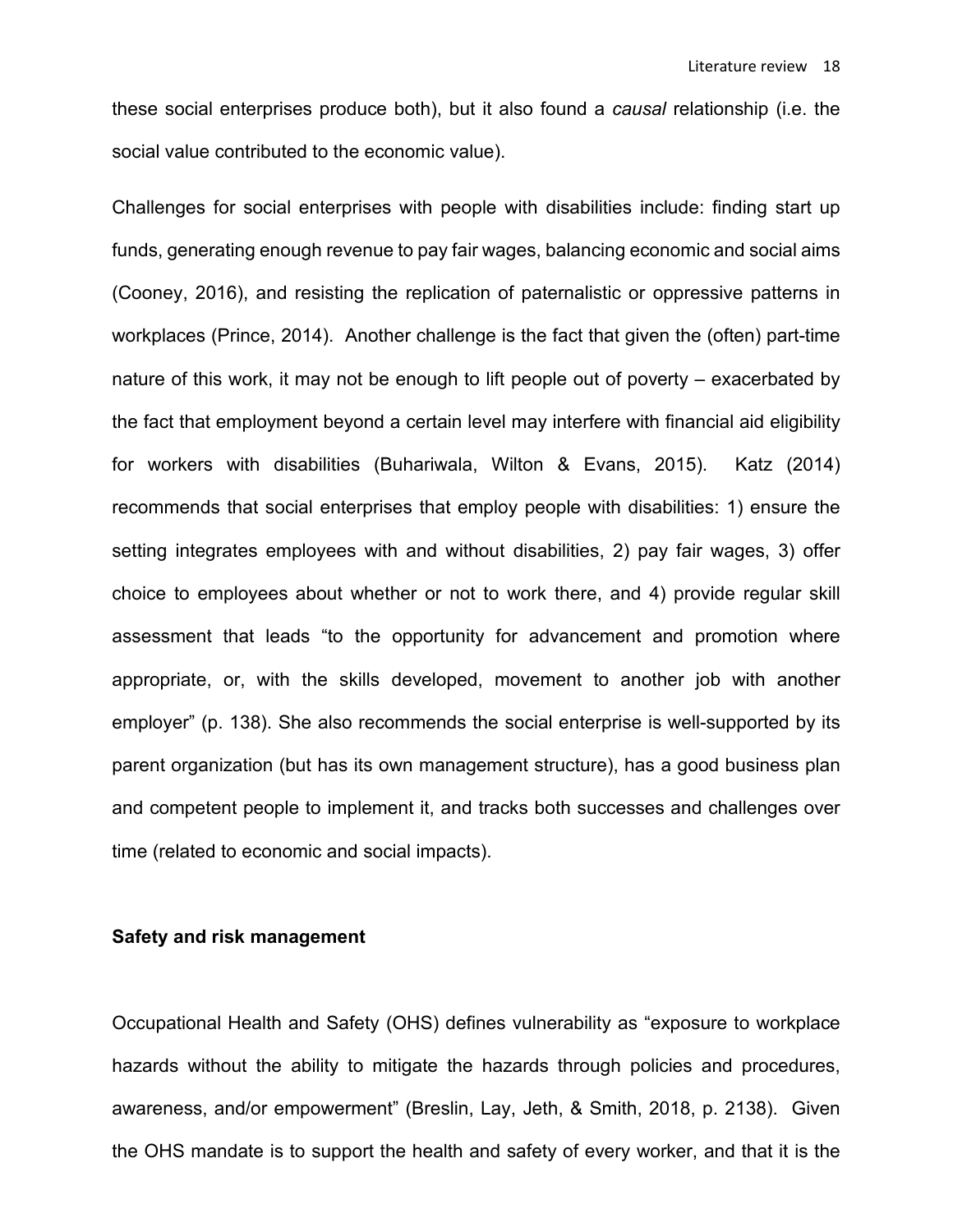responsibility of the employer to uphold standards (facing fines for breaches), assumptions about safety and risk lead to reservations about hiring people with disabilities (Haynes, Black, & Shackelford, 2007). When employers are not knowledgeable about the capacities of people with disabilities, they may err on the side of exclusion. Even though employers are expected to make accommodations for employees with disabilities, OHS regulations can, at times, serve as a disincentive to doing so. This is where advocacy and partnerships (in part, to educate employers) can be vital. "A key component to ensuring safety for employees with disabilities in the manufacturing workplace is understanding the employees' abilities" (p. 45). Safety in the workplace is a primary concern for family members of people with disabilities (Carter, Bendetson, & Hobbs Guiden, 2018), and also for employers (Lysaght, Sparring, Ouellette-Kuntz & Marshall. 2011).

Perhaps for these reasons, there are differences by sector when it comes to disability inclusive hiring practices (Houtenville & Kalargyrou, 2015). Manufacturing and construction are less likely to employ people with physical or mental disabilities, and companies in the information services industry are more likely (than leisure and hospitality). Companies in goods-producing industries are also less likely to actively recruit people with disabilities, indicating that this is a sector in which more advocacy may be needed.

However, five years of research into the safety of a disability inclusive Walgreens distribution center indicates that these safety concerns are unfounded (Kaletta, et al., 2012). All employees, with and without disabilities, were required to meet safety training requirements, and offered supports and accommodations to do so successfully. The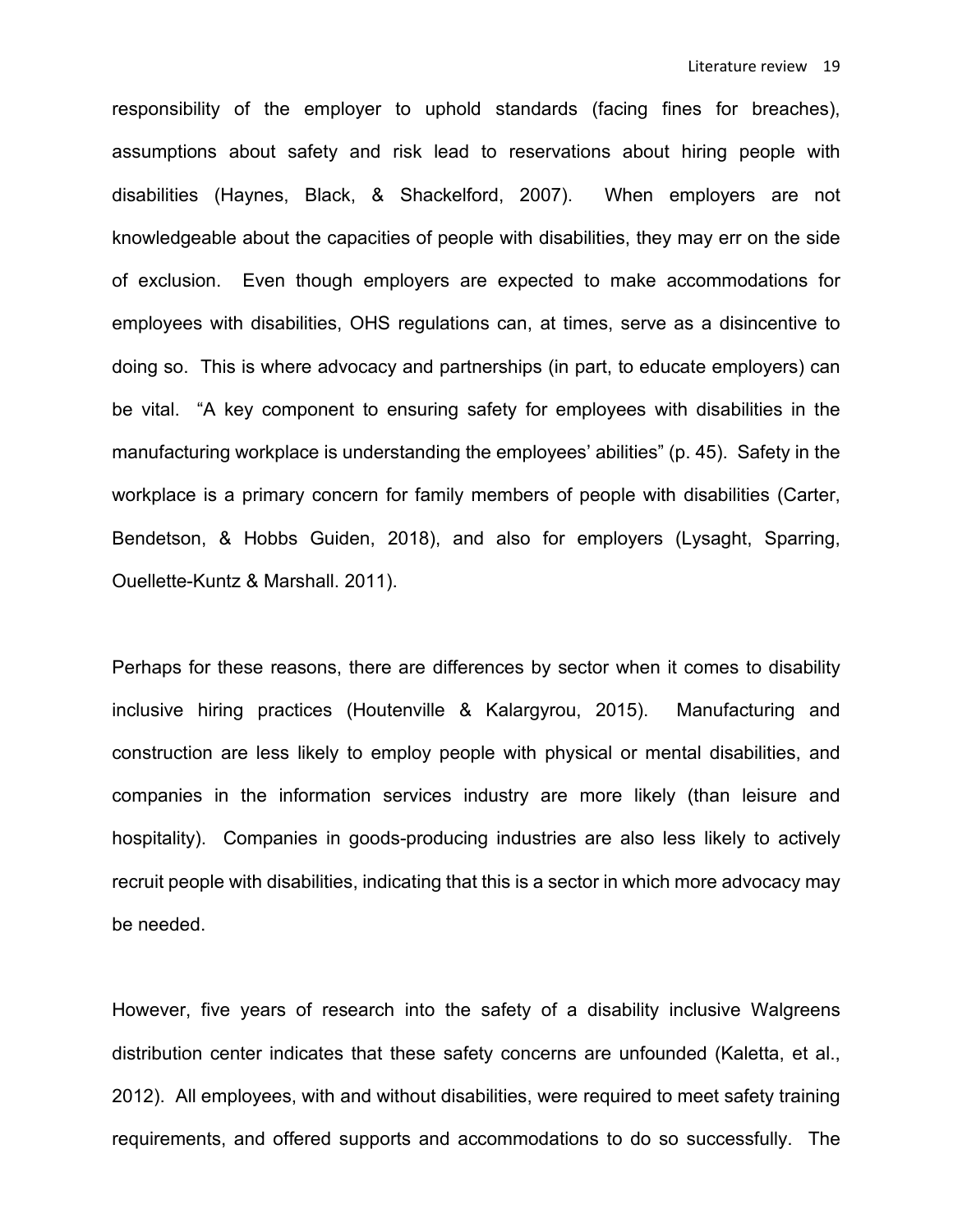most dangerous job in the center – operating the lift – actually saw low frequency of incidents, as well as no lost work time or injuries due to the job. Significantly, team members with disabilities had 34% fewer incidents than those without. "Anderson's performance can be attributed to the building's technology, strong safety culture and a management commitment that includes a daily focus on safety issues and incidents" (p. 68). Further, the "lost-day average per case for employees who had disclosed a disability was 40% less than for the rest of the population" (p. 68). A study by Lysaght, Sparring, Ouellette-Kuntz and Marshall (2011) offers very similar conclusions – workers with IDs were in fact less likely to experience serious injuries in the workplace than other workers, and far less likely to take time off due to injury in the workplace. Breslin, et al. (2018) point to a need for better attention to policy development and safe workplace cultures and practices as inclusive hiring continues to be made a priority.

#### **Disability inclusive research practice**

Current employment practices, policies, and funding structures related to people with intellectual disabilities are often based on outdated models, and must adjust accordingly. In order to effectively do so, Cooney (2016) recommends more research on existing integrated employment practices and demonstration projects, and their implications.

Many authors also insist that this research must center the perspectives and experiences of people with intellectual disabilities themselves (Lysaght, Cobigo, & Hamilton, 2012). Too often they are excluded from research that directly impacts them (McDonald, Conroy, & Olick, 2017**)**. Capri and Coetzee (2012) claim that excluding people with intellectual impairments from participating in research is a form of discrimination, a violation of human rights, and unethical. Research shows that adults with IDs and their caregivers see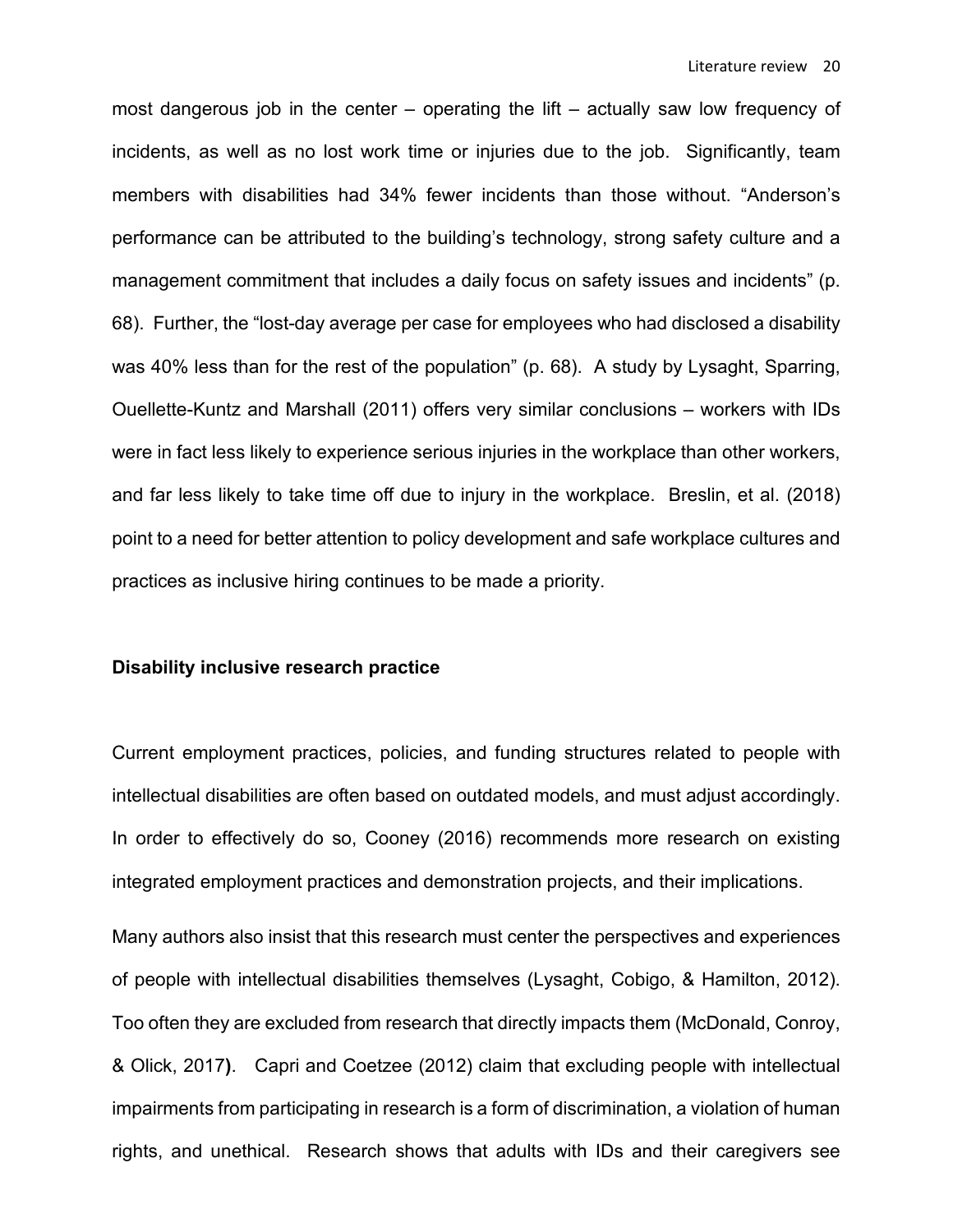keeping research participation opportunities from them as more harmful than do family, friends, or ethics review board members. Adults with IDs see direct recruiting as favourable - and research shows it to be more effective than other approaches (McDonald, et al. 2017).

There are many benefits of participation in research such as: resisting the "scientific silencing" of people with intellectual impairments (Capri & Coetzee, 2012, p. 2), pride in having contributions credited, gaining awareness of capabilities, and the opportunity to contribute meaningfully to a body of knowledge that impacts them and others – "effecting political and social processes of change" (p. 2). However, there are barriers to people with IDs who wish to participate in research as well. These include: obtaining consent (ensuring understanding while avoiding coercion), potential lack of education on intellectual impairments among members of ethical review panels, lack of attention to context when it comes to capacity to consent, and inaccessible information about the research and lack of accommodation in the informing process (making genuinely 'informed' consent difficult to obtain) (Capri & Coetzee, 2012). A social model of disability encourages reconsideration of what needs to exist for meaningful consent to be obtained by research participants with intellectual impairments.

Based on his own experience conducting research with participants who have IDs, Haines (2017) offers some ways forward, beginning with topic and design: he recommends meaningfully consulting a *range* of stakeholders and accepting feedback and advice from the start. Second, it is paramount to avoid coercion in recruitment and obtaining consent. This can be done in a number of ways, including only contacting potential participants directly once they have expressed initial interest to a trusted contact (after receiving the invitation to participation through this third party). Consent should always be considered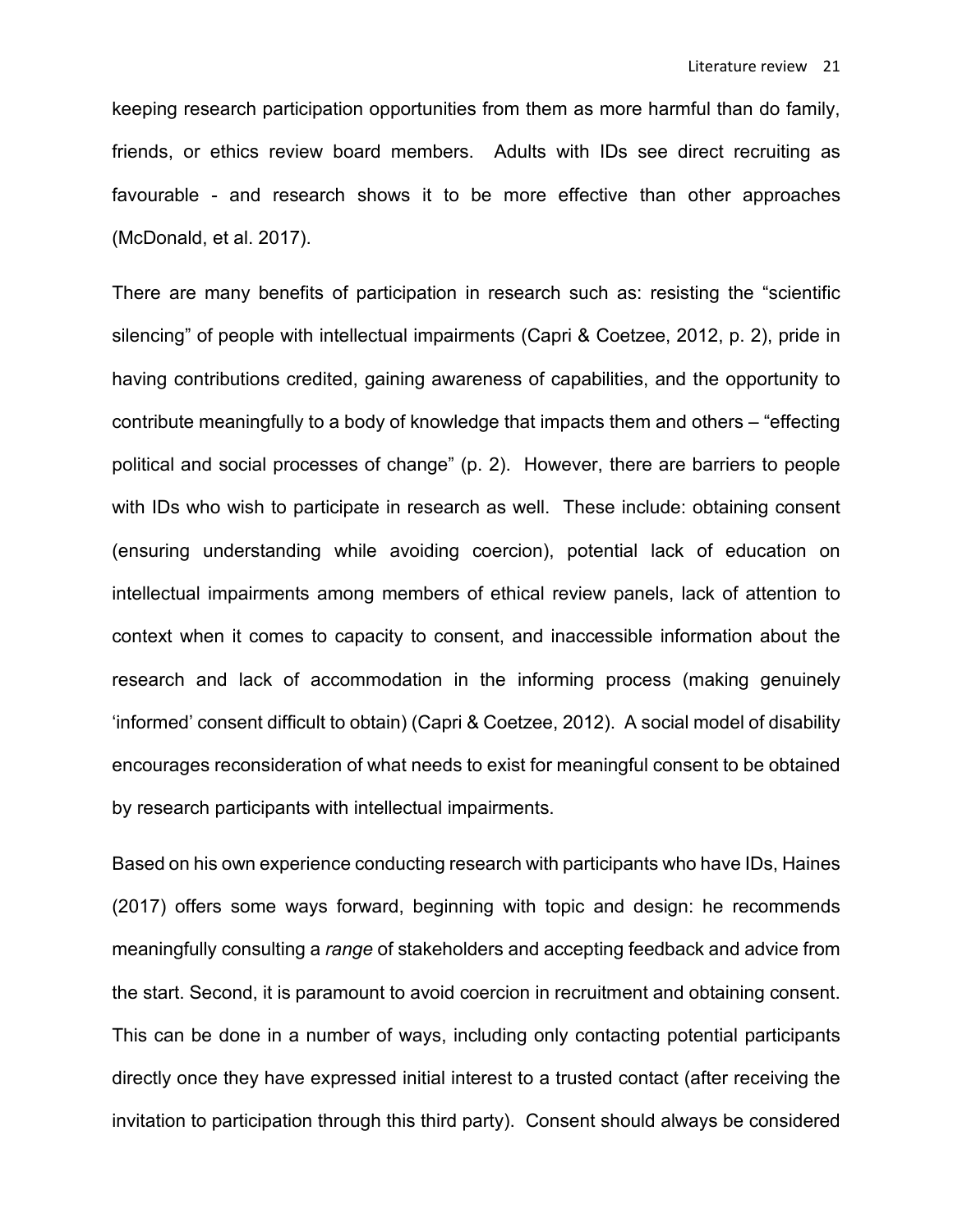provisional and an ongoing process, which involves reading nonverbal cues and offering opportunities to withdraw. When recruiting adults without capacity to consent, drawing on people who know their communication patterns and capacities is necessary and ethical - and when capacity is not present, drawing on them to act in their best interest (based on existing legislation). In order to do this, care must be taken to determine whether risks outweigh benefits. Even if explicit consent is not given, it is still important to look for assent throughout the research process, and respond accordingly.

Third, Haines (2017) recommends using a range of data types, developing a trusting relationship with participants, and attending to power dynamics (including participant 'voice') during the data collection process. And finally, during dissemination of findings be sure to provide enough detail to contextualize (without providing identifying details. Ensure portrayals are respectful of those being represented, and deeply consider the complicated question of anonymity and/or other ways of protecting the dignity of participants.

#### **Conclusion**

For the first time, people with significant intellectual disabilities are outliving their parents, and as a society we must collectively be ensuring their needs are met throughout the lifespan (Brown, Kessler, & Toson, 2016). Tracing a history of advocacy that has drawn attention to quality of life for this population, and the shifts (including policies and legislation) that have followed, Brown et al. (2016) demonstrate how increasing integration has benefited individuals and society. Turning to employment in particular, they note that work exclusion is often not due to a lack of capacity on the part of individuals, but a lack of meaningful support.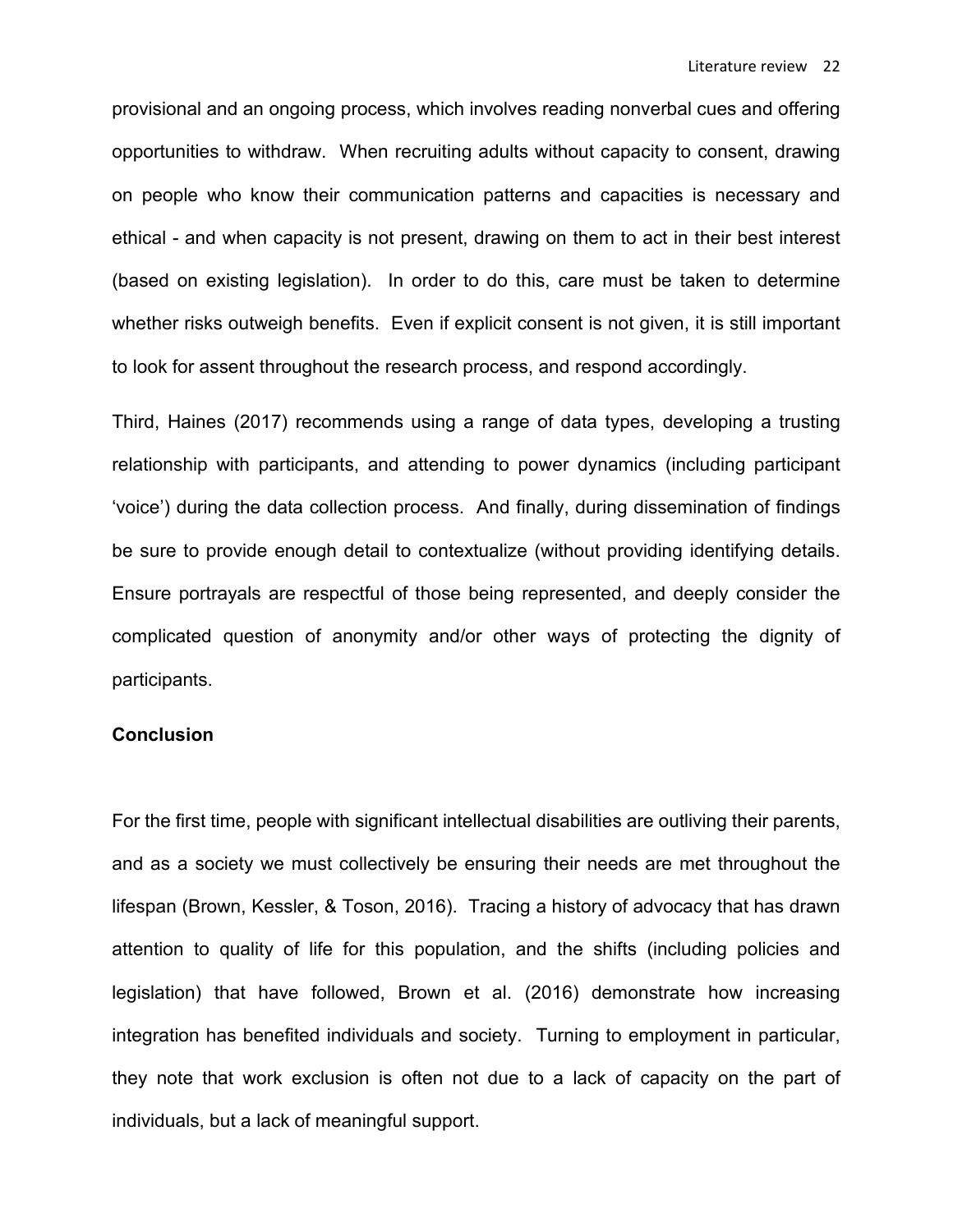A social model of disability has guided a great deal of policy and legislation toward the aim of improving this situation, but more needs to be done for effective implementation (Bachrach, 2018). There is now a body of research that debunks myths and stereotypes (Baker, et al., 2015), offers effective strategies based on evidence (Kaletta, et al., 2015), and proposes hopeful possibilities such as social enterprise models (Buhariwala et al., 2015**)**. Collectively, this research cautions about ongoing challenges such as discrimination and outdated conceptual models of disability (Morrow, et al., 2009), and promotes approaches that are built on meaningful partnerships (Sullivan Sulewski, et al., 2017), have a view to the long-term (Brotherton, et al., 2016), and center the perspectives and experiences of individuals with intellectual disabilities (Carter, et al., 2018). This is relevant in relation to both employment *and* research practices (McDonald, et al., 2017). It also demonstrates that when disability inclusion is built in from the start and meaningfully resourced in an ongoing way, businesses, individuals, coworkers, and communities benefit both socially and economically (Meier, et al., 2016). A social enterprise model that is grounded in current research and evidence is emerging as a very promising structure through which these aims can be accomplished (Katz, 2014).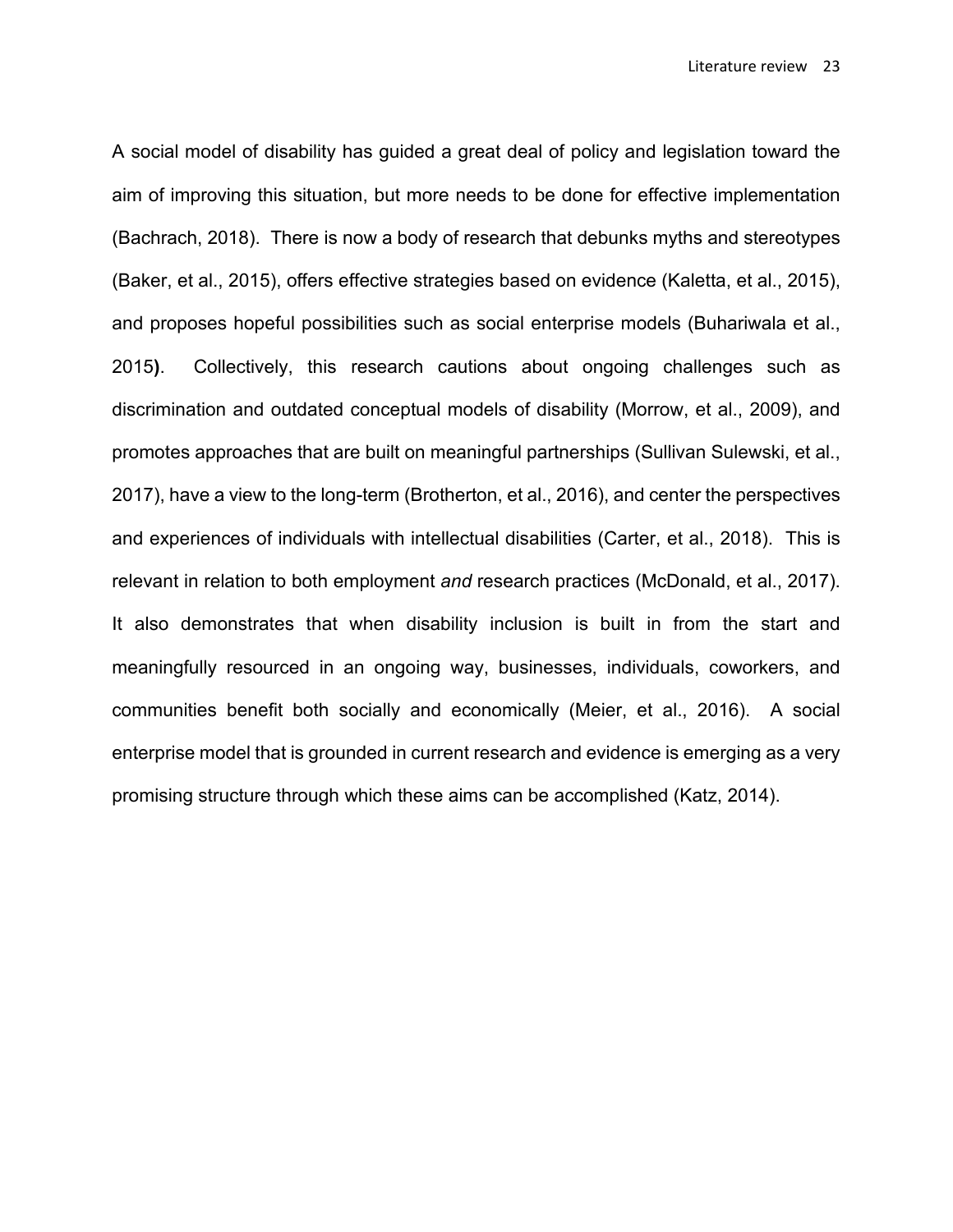#### **References**

- Bachrach, T. (2015). Furthering disability rights through inclusive education and employment. *Journal of Vocational Rehabilitation, 42*, 257-261.
- Baker, P.; Linden, M.; LaForce, S.; Rutledge, J.; & Goughnour, K. (2018). Barriers to employment participation of individuals with disabilities: Addressing the impact of employer (mis)perception and policy. *American Behavioural Scientist, 62*(5), 657- 675.
- Bates, K.; Goodley, D.; Runswick-Cole, K. (2017). Precarious lives and resistant possibilities: The labour of people with learning disabilities in times of austerity. *Disability and Society, 32*(2), 160-175.
- Bellostas, A.; Lopez-Arceiz, F.; & Mateos, L. (2016). Social value and economic value in social enterprises: Value creation model of Spanish sheltered workshops. *Voluntas, 27*, 367-391.
- Berry, B. & Kymar, K. (2012). Human resource professionals' perception on disability related barriers to employment of persons with intellectual disability. *The Indian Journal of Occupational Therapy. 44*(2), 21-29.
- Beyer, S. (2012). The impact of agency organisation and natural support on supported employment outcomes. *Journal of Vocational Rehabilitation, 36*, 109-119.
- Blick, R.; Litz, K.; Thornhill, M.; & Goreczny, A. (2016). Do inclusive work environments matter? Effects of community-integrated employment on quality of life for individuals with intellectual disabilities. *Research in Developmental Disabilities, 53/54,* 358-366.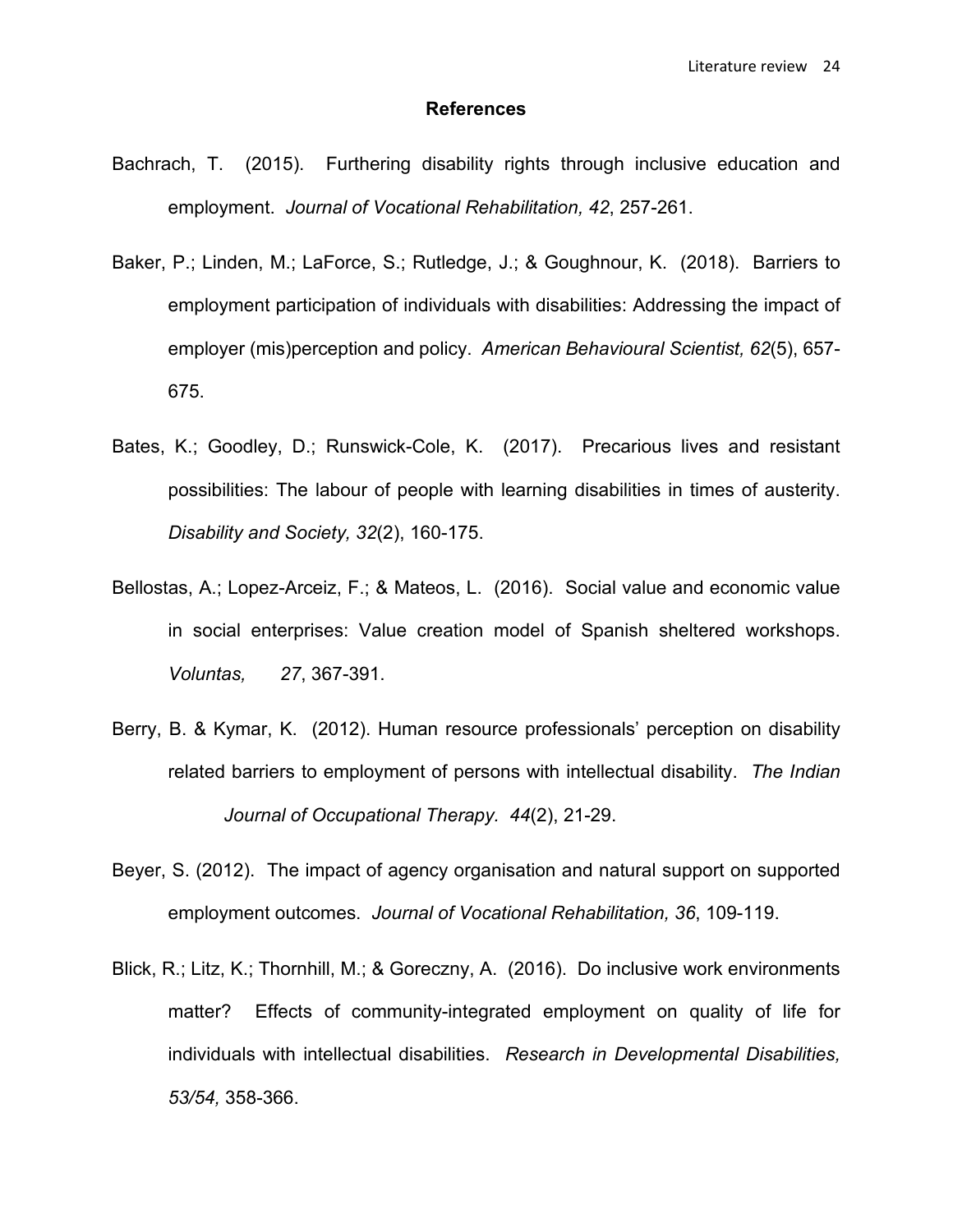- Breslin, C.; Lay, M.; Jeth, A.; & Smith, P. (2018). Examining occupational health and safety vulnerability among Canadian workers with disabilities. *Disability and Rehabilitation, 40*(18), 2138-2143.
- Brotherton, M.; Stancliffe, R.; Wilson, N.; & O'Loughlin, K. (2016). Supporting workers with intellectual disability in mainstream employment to transition to a socially inclusive retirement. *Journal of Intellectual and Development Disability, 41*(1), 75-80.
- Brown, L.; Kessler, K.; Toson, A. (2016). An integrated work skill analysis strategy for workers with significant intellectual disabilities. *Journal of Vocational Rehabilitation, 44*, 73-83.
- Buhariwala, P.; Wilton, R.; Evans, J. (2015). Social enterprises as enabling workplaces for people with psychiatric disabilities. *Disabilities and Society, 30*(6), 865-879.
- Bumble, J.; Carter, E.; McMillan, E.; & Manikas, A. (2017). Using community conversations to expand employment opportunities of people with disabilities in rural and urban communities. *Journal of Vocational Rehabilitation, 47*, 65-78.
- Capri, C. & Coetzee, C. (2012). On the unethicality of disablism: Excluding intellectually impaired individuals from participating in research can be unethical. *African Journal of Disability, 1*(1), 1-4.
- Carter, E.; Bendetson, S.; & Hobbs Guiden, C. (2018). Family perspectives on the appeals of and alternatives to sheltered employment for individuals with severe disabilities. *Research and Practice for Persons with Severe Disabilities, 43*(3), 145-164.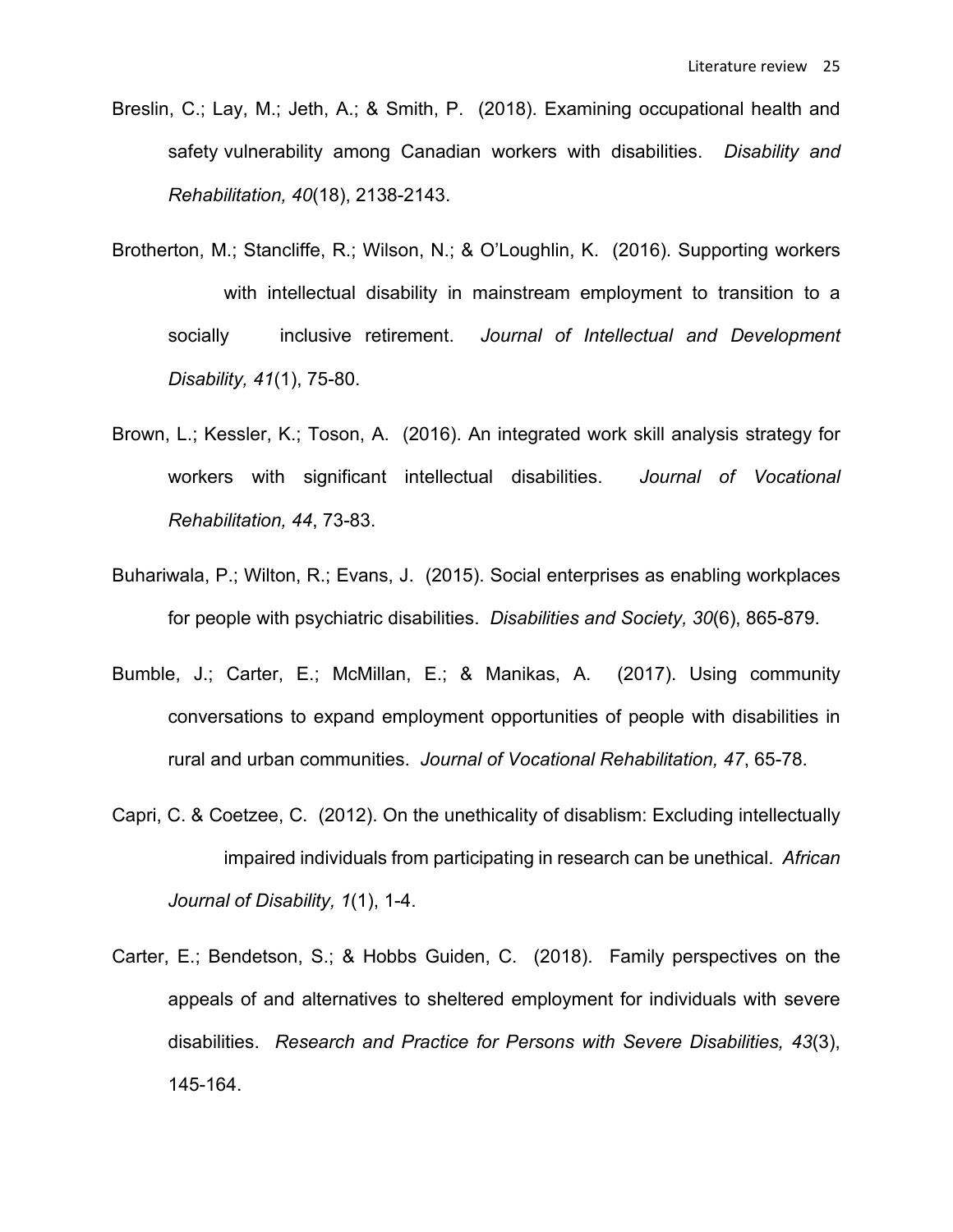- Cimera, R. (2012). The outcomes achieved by previously placed supported employees with intellectual disabilities: Second verse same as the first? *Journal of Vocational Rehabilitation, 36*, 65-71.
- Cooney, K. (2016). Work integration social enterprises in the United States: Operating at the nexus of public policy, markets, and community. *Nonprofit Political Forum, 7*(4), 435-460.
- Crawford, C. (2011). *The employment of people with intellectual disabilities in Canada: A statistical profile.* Toronto, ON: Institute for Research and Development on Inclusion and Society (IRIS).
- Ferrucci, F. (2014). Disability and work inclusion in Italy: Between unfulfilled promises and new disability culture. *Modern Italy, 19*(2), 183-197.
- Fraser, R.; Ajzen, I.; Johnson, K.; Herbert, J.; Chan, F. (2011). Understanding employers' hiring intention in relation to qualified workers with disabilities. *Journal of Vocational Rehabilitation, 35*, 1-11.
- Grills, N.; Varghese, J.; Hughes, N.; Jolly, T.; & Kumar, R. (2016). The success of the Uttarakhand Cluster: A case study of organisational change towards disability inclusive development. *BMC Health Services Research, 16*, 338-347.
- Haines, D. (2017). Ethical considerations in qualitative case study research recruiting participants with profound intellectual disabilities. *Research Ethics, 13*(3-4), 219- 232.
- Hargreaves, J. & Walker, L. (2014). Preparing disabled students for professional practice: Managing risk through a principles-based approach. *Journal of Advanced Nursing, 70*(8), *1748-1757.*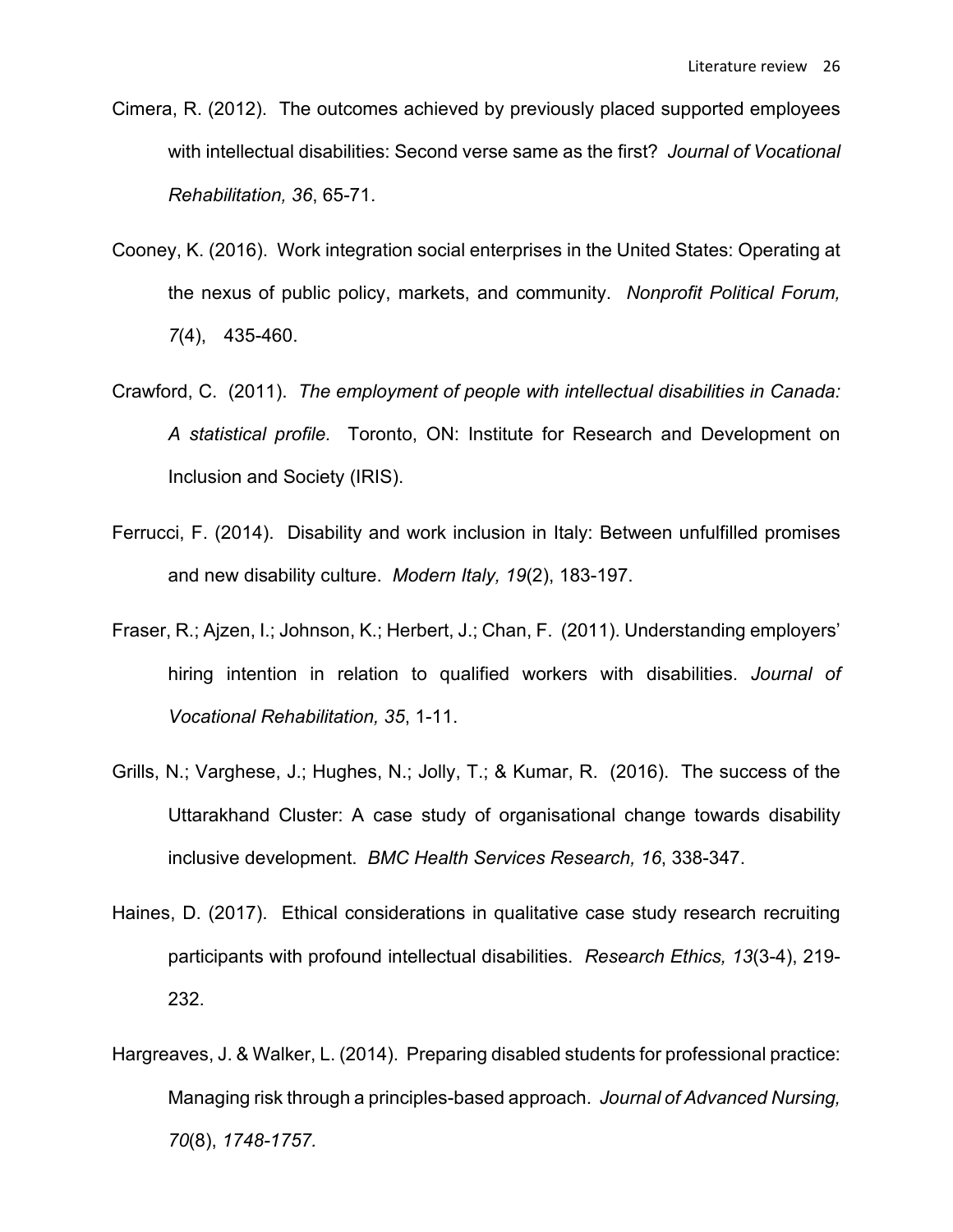- Hartnett, H.; Stuart, H.; Thurman, H.; Loy, B.; Carter Batiste, L. (2011). Employers' perceptions of the benefits of workplace accommodations: Reasons to hire, retain and promote people with disabilities. *Journal of Vocational Rehabilitation, 34*, 17-23.
- Haynes, S.; Black, B.; Shackelford, S. (2007). Safety regulations and the employment of people with disabilities in automated manufacturing environments. *Journal of Rehabilitation, 73*(1), 38-46.
- Houtenville, A. & Kalargyrou, V. (2015). Employers' perspectives about employing people with disabilities: A comparative study across industries. *Cornell Hospitality Quarterly, 56*(2), 168-179.
- Hsu, T.; Huang, Y.; Ososkie, J. (2009). Challenges in transition from sheltered workshop to competitive employment: Perspectives of Taiwan social enterprise transition specialists. *Journal of Rehabilitation, 75*(4), 19-26.
- Huang, I,; Chen, R. (2015). Employing people with disabilities in the Taiwanese workplace: Employers' perceptions and considerations. *Rehabilitation Counseling Bulletin, 59*(1), 43-54.
- Kaletta, J.; Binks, D.l & Robinson, R. (2012). Creating an inclusive workplace: Integrating employees with disabilities into a distribution center environment. *Professional Safety* (June 2012), 62-71.
- Katz, E. (2014). Social enterprise businesses: A strategy for creating good jobs for people with disabilities. *Journal of Vocational Rehabilitation, 40*, 137-142.
- Kitching, J. (2006). Can small businesses help reduce employment exclusion? *Environment and Planning C: Government and Policy, 24*, 869-884.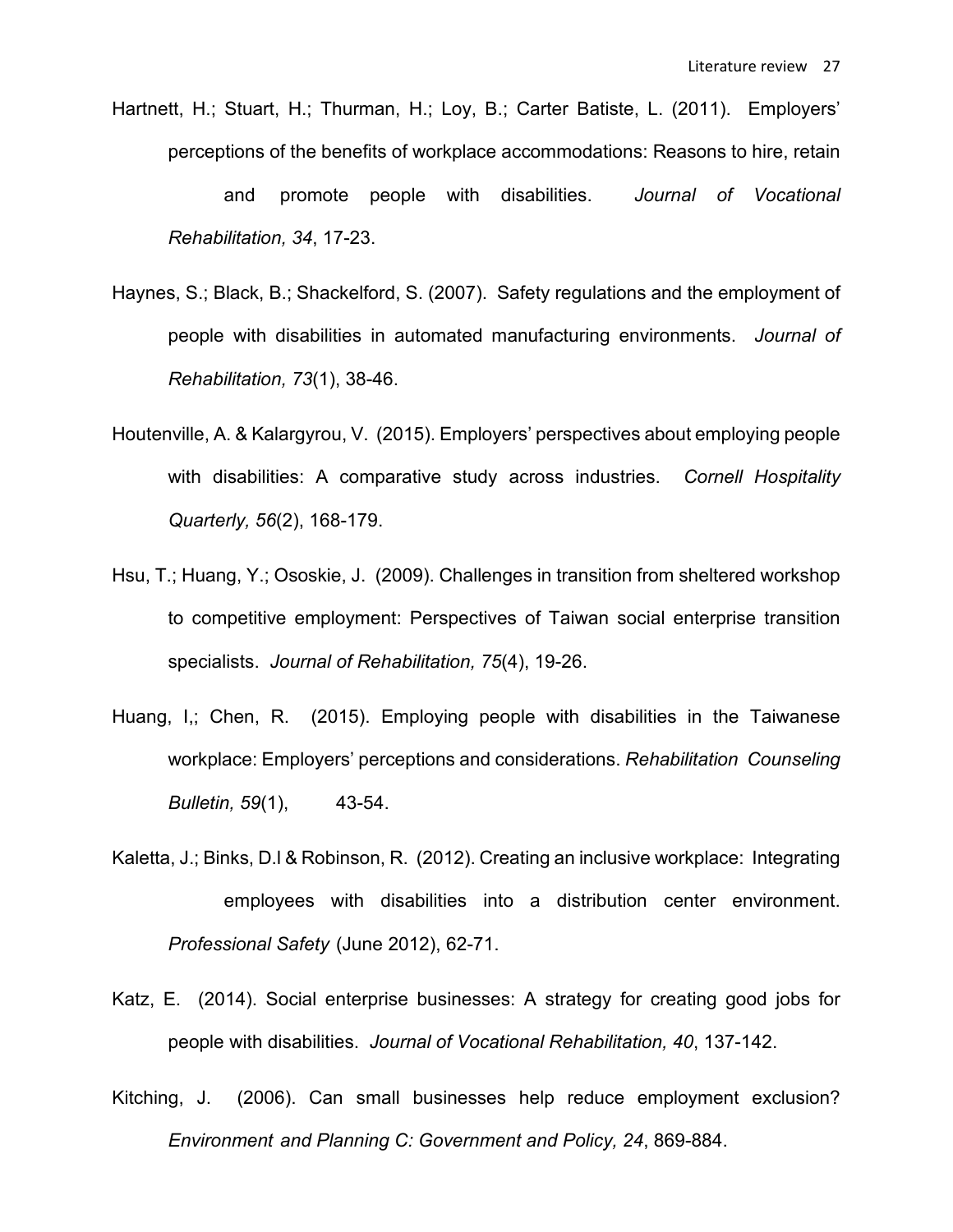- Knaeps, J.; DeSmet, A.; & Van Audenhove, C. (2012). The IPS fidelity scale as a guideline to implement supported employment. *Journal of Vocational Rehabilitation, 37*, 13-23.
- Kuznetsova, Y. (2016). An inclusive corporate culture: Examining the visible and invisible levels of disability inclusiveness in two large enterprises. *Scandinavian Journal of Disability Research, 18*(3), 179-190.
- Kuznetsova, Y. & Yalcin, B. (2017). Inclusion of persons with disabilities in mainstream employment: Is it really all about the money? A case study of four large companies in Norway and Sweden. *Disability and Society, 32*(2), 233-253.
- Lanctot, N.; Corbiere, M.; Durand, M. (2012). Job tenure and quality of work life of people with psychiatric disabilities working in social enterprises. *Journal of Rehabilitation, 37*, 39-48.
- Lysaght, R.; Cobigo, V.; & Hamilton, K. (2012). Inclusion as a focus of employmentrelated research in intellectual disability from 2000-2010: A scoping review. *Disability and Rehabilitation, 34*(16), 1339-1350.
- Lysaght, R.; Sparring, C.; Ouellette-Kuntz; & Marshall, C. (2011). Injury incidence and patterns in workers with intellectual disability: A comparative study. *Journal of Intellectual and Developmental Disability, 36*(4), 280-284.
- Mactaggart, I.; Banks, L.; Kuper, H.; Murthy, G.; Sagar, J.; Oye, J.; Polack, S. (2018). Livelihood opportunities amongst adults with and without disabilities in Cameroon and India: A case control study. *PLoS ONE 13*(4), 1-17.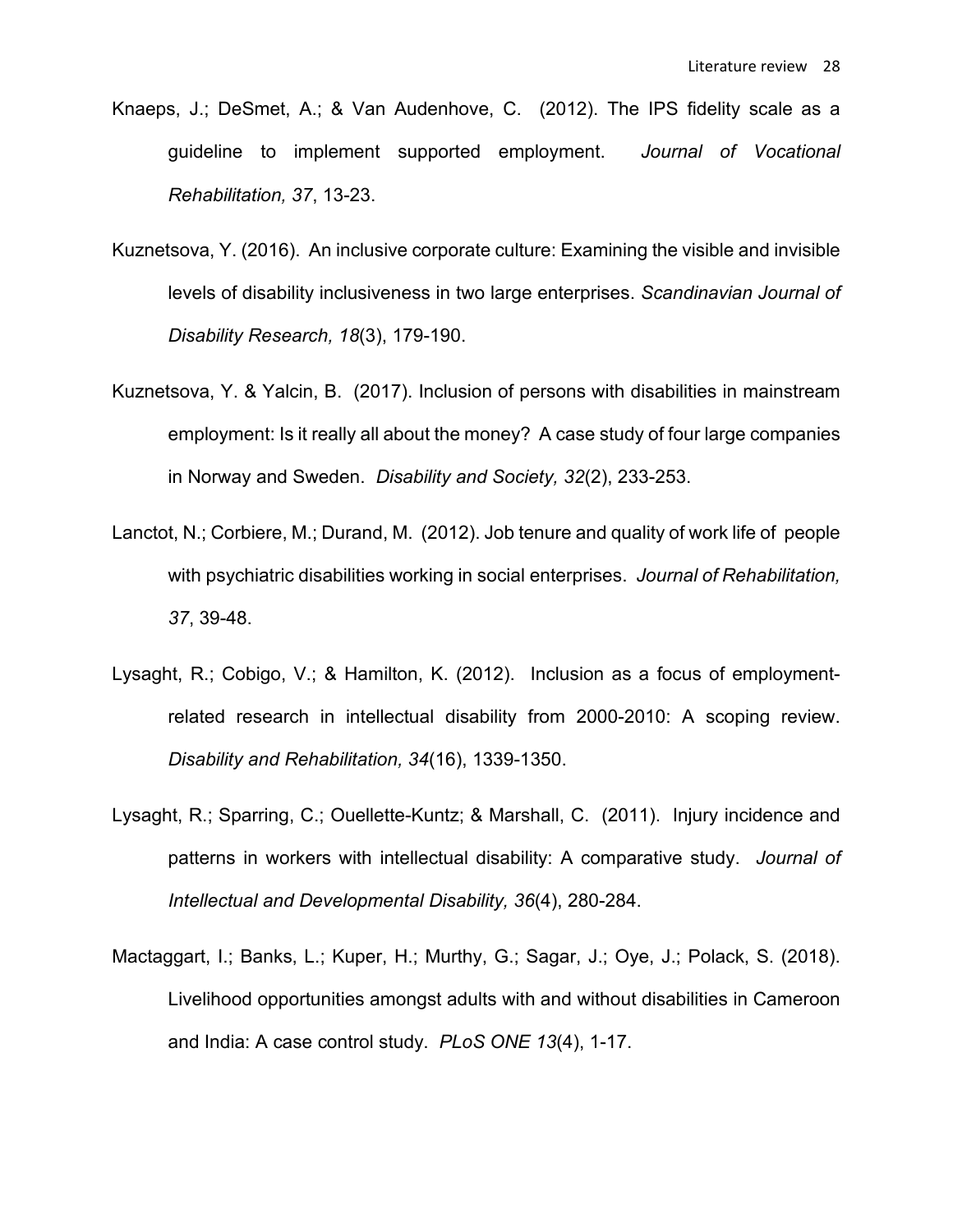- McDonald, K.; Conroy, N.; & Olick, R. (2017). What's the harm? Harms in research with adults with intellectual disability. *American Journal of Intellectual and Developmental Disability, 122*(1), 78-92.
- Meier, P.; Celis, K.; Huysentruty, H. (2016). Mainstreaming disability in policies: The Flemish experience. *Disability and Society, 31*(9), 1190-1204.
- Morrow, M.; Wasik, A.; Cohen, M.; Elah Perry, K. (2009). Removing barriers to work: Building economic security for people with psychiatric disabilities. *Critical Social Policy, 29*(4), 655-676.
- Nicholas, D.; Mitchell, W.; Dudley, C.; Clarke, M.; & Zulla, R. (2018). An ecosystem approach to employment and autism spectrum disorder. *Journal of Autism and Developmental Disorders, 48*, 264-275.
- Park, Y.; Gi Seo, D.; Park, J.; Bettini, E.; & Smith, J. (2016). Predictors of job satisfaction among individuals with disabilities: An analysis of South Korea's National Survey of employment for the disabled. *Research in Developmental Disabilities, 53/54,* 198-212.
- Prince, M. (2014). Locating a window of opportunity in the social economy: Canadians with disabilities and labour market challenges. *Canadian Journal of Nonprofit and Social Economy Research, 5*(1), 6-20.
- Prince, M. (2016). Inclusive employment for Canadians with disabilities: Toward a new policy framework and agenda. *IRPP Study, 60*(August 2016), 1-28.
- Prince, M. (2017). Persons with invisible disabilities and workplace accommodation: Findings from a scoping literature review. *Journal of Vocational Rehabilitation, 46*, 75-86.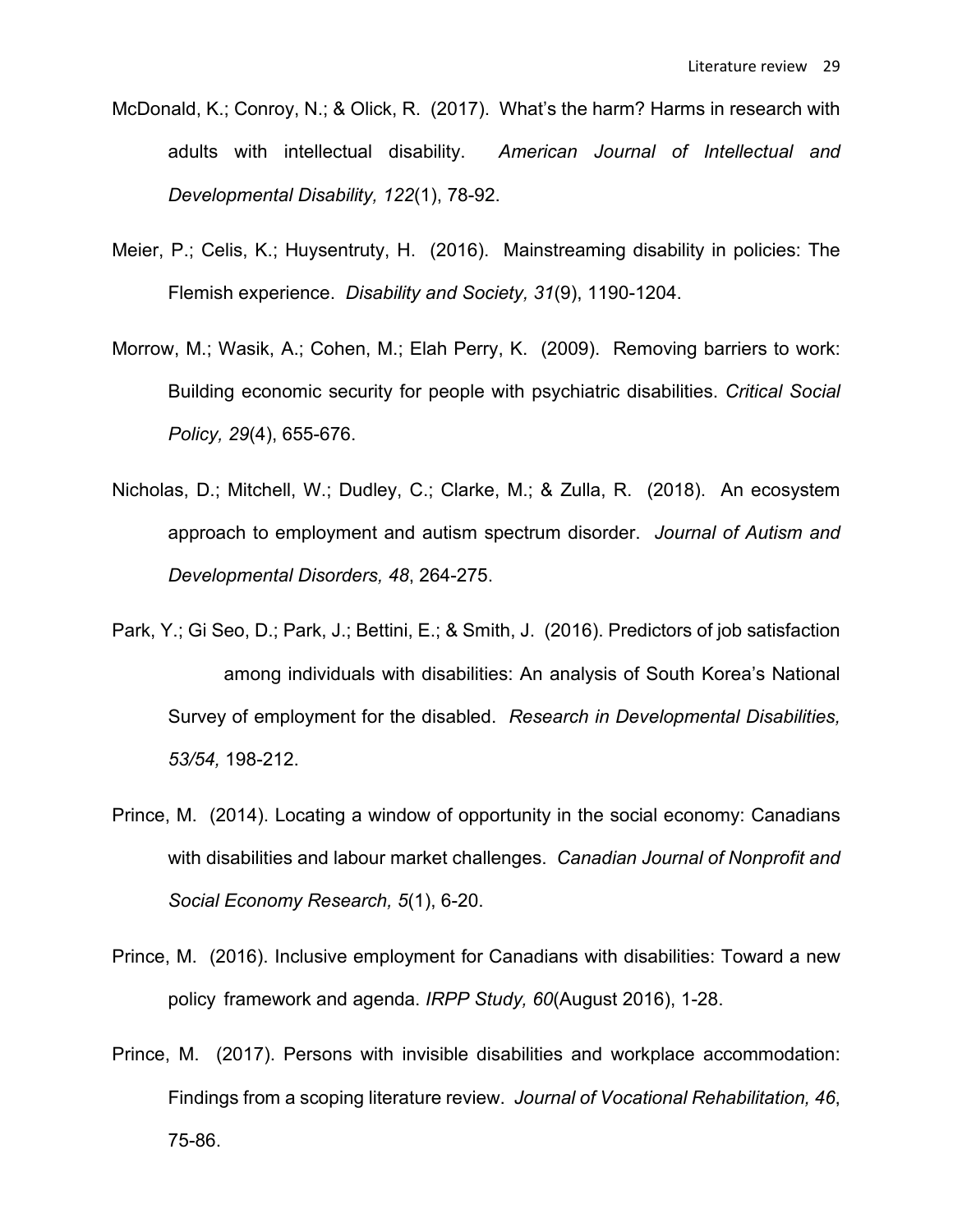- Ramachandra, S.; Murthy, G.; Shamanna B.; Allagh, K.; Pant, H.; John, N. (2017). Factors influencing employment and employability for persons with disability: Insights from a city in south India. *Indian Journal of Occupational and Environmental Medicine. 21*, 36-41.
- Rashid, M.; Hodgetts, S.; Nicholas, D. (2017). Building employer capacity to support meaningful employment for persons with developmental disabilities: A grounded theory study of employment support perspectives. *Journal of Autism and Developmental Disorders, 47*, 3510-3519.
- Seaman, R.; & Cannella-Malone, H. (2016). Vocational skills interventions for adults with autism spectrum disorder: A review of the literature. *Journal of Developmental and Physical Disabilities, 28*, 479-494.
- Sullivan Sulewski, J.; Ciulla Timmons, J.; Lyons, O.; Lucas, J.; Vogt, T.; & Bachmeyer, K. (2017). Organizational transformation to integrated employment and community life engagement. *Journal of Vocational Rehabilitation, 46*, 313-320.
- Tan, B. (2009). Hybrid transitional-supported employment using social enterprise: A retrospective study. *Psychiatric Rehabilitation Journal, 33*(1), 53-55.
- Thibedeau Boyd, J. & Davis, C. (2016). When good is no longer good enough: Transitioning to greatness. *Journal of Vocational Rehabilitation, 44*, 279-285.
- Vedeler, J. (2014). Disabled persons' job interview experiences: Stories of discrimination, uncertainty and recognition. *Disability and Society, 29*(4), 597-610.
- Wehman, P.; Brooke, V.; Green, H.; Hewett, M.; & Tipton, M. (2008). Public/private partnerships and employment of people with disabilities: Preliminary evidence from a pilot project. *Journal of Vocational Rehabilitation, 28*, 53-66.